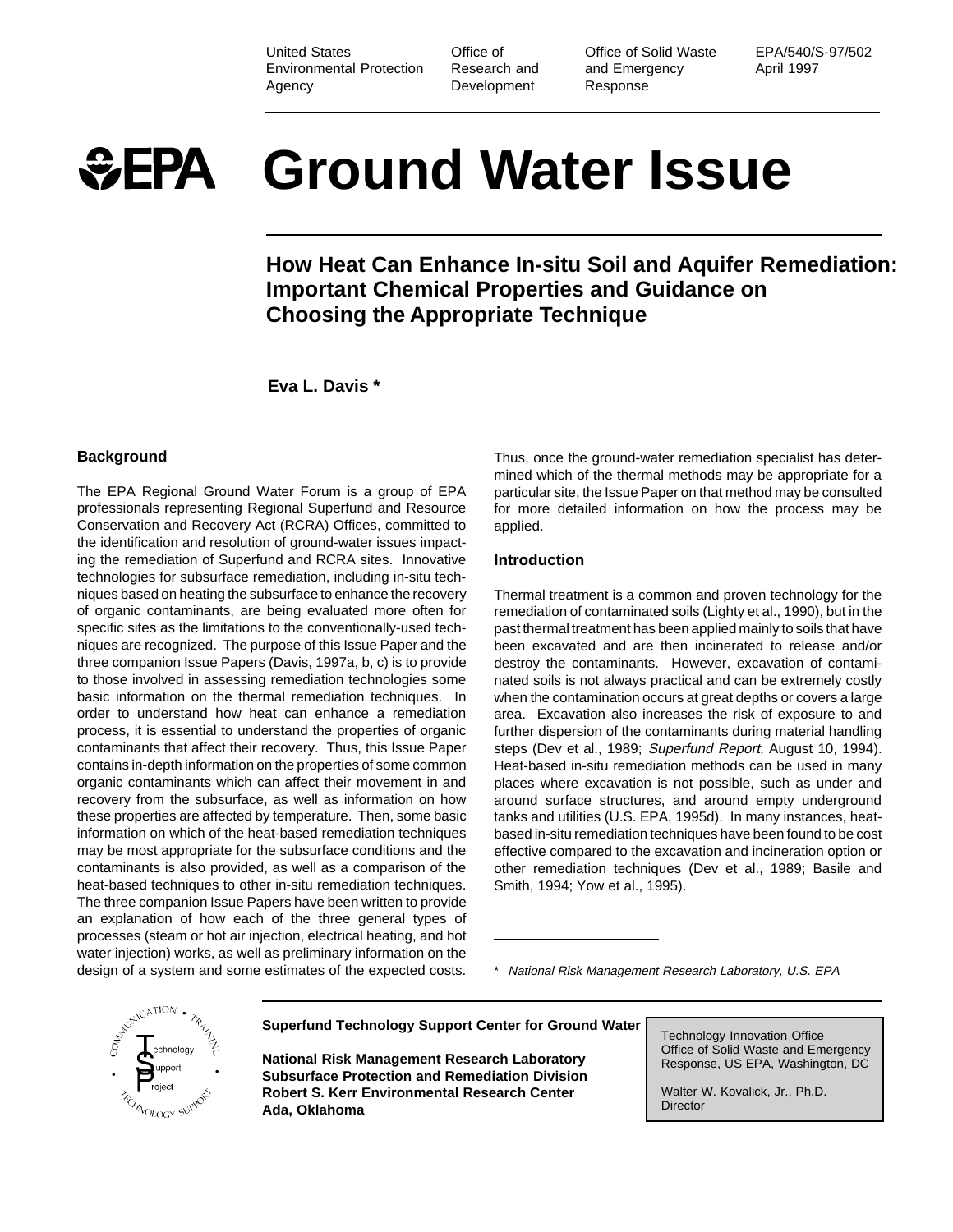The most commonly used remediation technique for the recovery of organic contaminants from ground water has been pumpand-treat, which recovers contaminants dissolved in the aqueous phase. Vacuum extraction (also called soil venting) is quickly becoming popular for removal of volatile organic contaminants from the unsaturated zone in the gaseous phase (Ho and Udell, 1992; Shah et al., 1995). Both of these techniques can, in the initial remediation phase, rapidly recover contaminants at concentrations approximately equal to the solubility limit (pump-and-treat), or the maximum gas phase concentration of the contaminant (vacuum extraction). The maximum gas phase concentration will depend on whether the contaminant is present as a free phase or as a solute in the aqueous phase. During this initial phase, large amounts of the contaminants may be removed. The second phase of the remediation, however, is characterized by rapidly declining contaminant concentration in the effluent as the rate of mass transfer into the flowing phase controls the rate of removal. The third phase of the remediation is characterized by a *tailing* in the effluent of low contaminant concentrations. However, low effluent concentrations may not be a reliable indication of low contaminant levels remaining in the subsurface. Diffusion of contaminants from less-permeable areas into the regions where flow is occurring or the slow desorption of contaminants from the soil surface may control contaminant removal during this phase, and termination of the extraction process before these processes are complete may lead to significant rebounding of the ground water and/or soil air concentrations (Mackay and Cherry, 1989).

Thus, the rate-limiting properties of the systems are different in each of the three phases of the remediation: in the first phase, the solubility of the contaminant in the aqueous phase (pumpand-treat) or its maximum gas phase concentration (vacuum extraction); in the second phase, it is the mass transfer step, i.e, dissolution into the aqueous phase (pump-and-treat), or vaporization (vacuum extraction); and, during the third phase, it is diffusion from low permeability areas or the desorption rate (Shah et al., 1995).

Instances of soil and aquifer contamination by oily contaminants such as automatic transmission fluid (Abdul et al., 1990), coal tar (Gerencher et al., 1992) and creosote (Johnson, 1994) have been documented. Contaminants such as these oils are practically insoluble in water and have essentially no vapor pressure. Thus, they will be present in the subsurface as a nonaqueous phase liquid and must be recovered as such. The recovery of these types of products is often limited by slow movement to recovery wells caused by their high viscosity and the significant residual saturation left behind. Heat-based in-situ remediation techniques which overcome or lessen the influence of each of these limitations to the recovery of organic contaminants have been developed and are being field tested.

## **Properties of the Contaminants**

Organic contaminants in the subsurface can be present as a separate nonaqueous phase liquid, dissolved in the aqueous phase, in the vapor phase in the soil gas, partitioned into the soil organic matter, or adsorbed onto the solid mineral phase. The

relative amount of the contaminant in each of these phases is determined largely by the properties of the contaminant. Generally, the most important property of the soil in determining the distribution of contaminants is the soil organic matter, which normally controls the absorption of hydrophobic compounds.

Table 1 lists some of the relevant physical properties of volatile and semivolatile organic chemicals that have been, or have the potential to be, recovered using in-situ thermal techniques. Many of these are commonly found at Superfund sites and other sites where ground-water contamination has occurred (Roberts et al., 1982; Esposito et al., 1989; Newell et al., 1995). All of the properties listed are temperature dependent. Most of these organics are essentially immiscible with water; acetone and methanol are the exceptions. Many of these compounds have low viscosities and, thus, have the potential to flow readily in the liquid phase. Approximately half of these compounds are less dense than water; the other half are more dense than water. The density of an organic liquid relative to that of water is important in determining the vertical mobility of the contaminant. Those that are less dense than water will tend to float on the groundwater table, while those that are more dense than water may move downward through the aquifer if the pressure in the organic liquid is greater than the displacement pressure of the aquifer materials. Low permeability clay layers in the aquifer may restrict the vertical movement and allow the liquids to accumulate on top of the layer.

Table 1 is set up to list the chemicals in the order of lowest to highest boiling points. Observation of the vapor pressures shows that, in general, the lower the boiling point the higher the vapor pressure at 25°C. The contaminants with the lowest boiling points also generally have a lower heat of vaporization, thus these contaminants are relatively easy to volatilize. Compounds with higher boiling points have lower vapor pressures at ambient temperatures and a higher heat of vaporization, thus more energy is required to convert them to the gaseous phase. Laboratory experiments have shown that vaporization of even highly volatile compounds can cause a measurable decrease in the temperature of the system (Lingineni and Dhir, 1992).

Henry's law constants indicate whether the compound prefers to be in the gaseous or aqueous state. Henry's law applies to dilute solutions, and can be written as:  $\mathsf{P}_{\sf A}\!=\!\mathsf{X}_{\sf A}\mathsf{H}_{\sf c}$ , where  $\mathsf{P}_{\sf A}$  is the partial pressure of chemical A,  $X_{\alpha}$  is the mole fraction of chemical A in solution, and  $\mathsf{H}_{_\mathrm{c}}$  is a constant, commonly called the Henry's law constant. Thus, the Henry's law constants are a function of the aqueous solubility and vapor pressure of a compound, and the greater the Henry's law constant, the greater the extent to which the compound partitions to the air phase (Atkins, 1986). The constants given in the table are expressed in the dimensionless form, which is a ratio of the concentrations,  $C_{air}/C_{water}$ , where both concentrations are in mol/m3. Due to difficulties involved in determining solubilities and vapor pressures, reported values of Henry's law constants sometimes vary by two orders of magnitude or more depending on the source of the data. Mackay and Shiu (1981) performed a critical review of the available data, and determined recommended values for many chemicals of environmental interest, and a standard deviation of the reported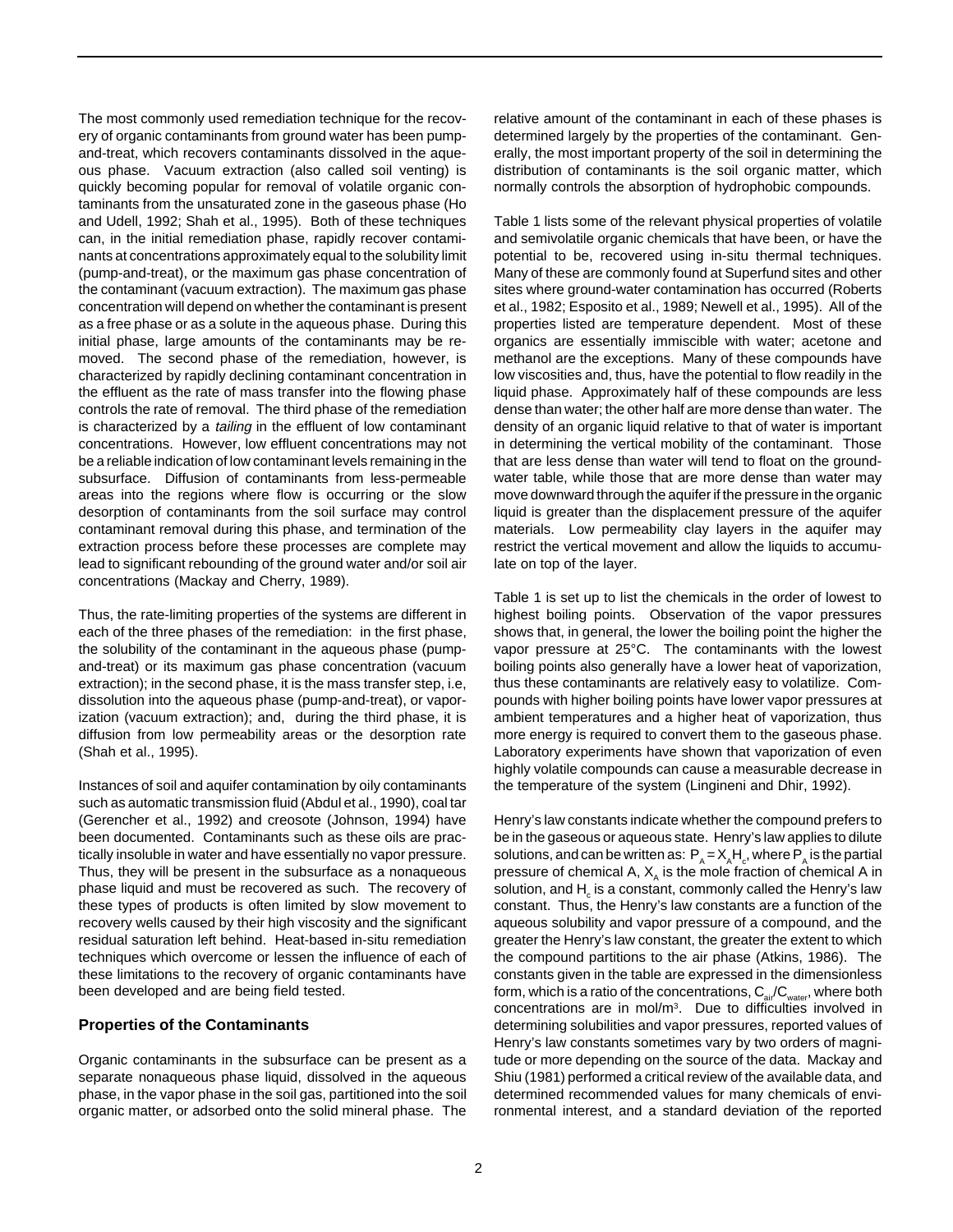|                                                               | Vaporiz-<br>Heat of<br>$kJ/mol$<br>25°C<br>ation <sup>b</sup>                                                                  | 28.82                                           |                                     | $\frac{30.99}{5}$                          | 30.62                          |                                      | $\frac{31.28}{ }$                                             | 30.61                                 | 37.43                                                                      | 31.56                                      | 32.50                                                   |
|---------------------------------------------------------------|--------------------------------------------------------------------------------------------------------------------------------|-------------------------------------------------|-------------------------------------|--------------------------------------------|--------------------------------|--------------------------------------|---------------------------------------------------------------|---------------------------------------|----------------------------------------------------------------------------|--------------------------------------------|---------------------------------------------------------|
|                                                               | Coefficient<br>Diffusion<br>$\mathrm{cm^{2}\!}/\mathrm{day}$<br>in Air                                                         |                                                 |                                     | $\frac{9417.6}{0^{\circ}C}$                |                                |                                      | $\frac{1}{1862}$                                              | $\overline{6212^h}$<br>$20^{\circ}$ C | $14,\overline{688^{\rm s}}$                                                | 6143 <sup>h</sup>                          |                                                         |
|                                                               | Coefficient<br>Diffusion<br>in Water<br>Coefficient cm <sup>2</sup> /day                                                       |                                                 |                                     | $1.106^{b,ph}$<br>$25^{\circ}$ C           |                                |                                      |                                                               |                                       | $1.43^{\rm h}$ 25°C<br>$1.11^\circ 15^\circ C$<br>$1.6^{\circ}25^{\circ}C$ |                                            |                                                         |
|                                                               | Octanol-<br>Partition<br>Water                                                                                                 | 17.789                                          |                                     | $\frac{1}{74}$                             | 61.7<br>$\overline{30}^a$      |                                      | $93.3^{b}$<br>91.29<br>79.4 <sup>i</sup><br>$\overline{90}^4$ | 2455th                                | $0.151 -$<br>0.219                                                         | 10,000 <sup>b</sup><br>12,883 <sup>r</sup> | 147.9 <sup>i</sup><br>$rac{1}{309}$<br>300 <sup>d</sup> |
| of some organic chemicals that new country are organizations. | dimensionless<br>Henry's Law<br>Constant<br>$25^{\circ}$ C                                                                     | $0.105 \pm 0.008$ <sup>n</sup>                  |                                     | 0.000842 <sup>k</sup>                      | $0.234 \pm 0.008$ <sup>n</sup> |                                      | $\frac{0.153 \pm 0.012^{n}}{0.012^{n}}$                       | $16.87 \pm 0.40^{\circ}$              |                                                                            | $68.6 \pm 10.1$ <sup>n</sup>               | $1.13 \pm 0.016$ <sup>m</sup>                           |
|                                                               | Pressure<br>$\begin{array}{c} \mathop{\rm mm}\limits_{\mathbf{T}_2,\bullet}\mathop{\rm H}_{\mathbf{C}}\\ \end{array}$<br>Vapor | $>760$<br>$50^{\circ}$ C                        | $50^{\circ}$ C<br>$\frac{60}{100}$  | $\frac{622.4}{ }$<br>$50^{\circ}$ C        | 9989<br>1999                   | 580.0<br>50°C                        | 541.3<br>50°C                                                 | 485.3<br>$50^{\circ}$ C               | $50^{\circ}$ C<br>$\frac{1}{2}$                                            | 407.5<br>$50^{\circ}$ C                    | $\frac{3601}{50^{\circ}C}$                              |
|                                                               | Pressure<br>$\begin{array}{c} \min \mathrm{Hg} \\ \mathrm{T_{i}}, \ ^{\mathrm{o}C} \end{array}$<br>Vapor                       | 260.9<br>$10^{\circ} \text{C}$                  | $\frac{198.7}{10^6}$                | $\frac{121.7}{ }$<br>$10^{\circ} \text{C}$ | 125.8<br>$10^{\circ}$ C        | $\frac{104.8}{ }$<br>$10^{\circ}$ C  | $10^{\circ}$ C<br>$\frac{986}{ }$                             | $10^{\circ}$ C<br>90.0                | $10^{\circ}$ C<br>58.5                                                     | $10^{\circ}$ C<br>80.8                     | $10^{\circ}$ C<br>67.4                                  |
|                                                               | Solubility<br>Water<br>mg/1                                                                                                    | 20,000<br>$20^{\circ}$ Ce                       | $20^{\circ}$ Ce<br>$\overline{600}$ | 8                                          | $\frac{1}{550}$                | $20^{\circ}$ Ce<br>$\frac{008}{100}$ | $20^{\rm o}{\rm C}^{\rm e}$<br>8000                           | $20^{\circ}$ Ce<br>$50\,$             | 8                                                                          | $9.5$<br>20°C°                             | 4400<br>$20^{\circ}$ C                                  |
| lable 1. Properties                                           | Viscosity<br>$25^{\circ}$ C<br>ස                                                                                               | 0.413                                           | $\frac{0.317}{0.317}$               | $\frac{1}{0.306}$                          | 0.464                          | $\frac{6}{145}$                      | $\frac{0.537}{2}$                                             | 0.252                                 | 0.544                                                                      | 0.300                                      | 0.793                                                   |
|                                                               | Density<br>$\rm gm/cm^3$                                                                                                       | 1.3182<br>$25^{\circ}$ C                        | 1.2444                              | $\frac{6682}{0}$                           | 1.17                           | 1.2649<br>$25^{\circ}$ C             | 1.49                                                          | 0.675                                 | $\frac{1}{2}$                                                              | 0.659                                      | 1.3303<br>$25^{\circ}$ C                                |
|                                                               | Boiling<br>Point<br>$\mathop{\mathbb{C}}$                                                                                      | $\overline{40}$                                 | 4                                   | 56.3                                       | $\frac{57.4}{57.4}$            | ၆                                    | $\overline{61.2}$                                             | 63.5                                  | 64.6                                                                       | 68.7                                       | 74.1                                                    |
|                                                               | Contaminant<br>Organic                                                                                                         | Methylene<br>(Dichloro-<br>methane)<br>Chloride | ethylene (trans)<br>1,2-Dichloro-   | Acetone                                    | 1,1-Dichloro-<br>ethane        | 1,2-Dichloro-<br>ethylene (cis)      | (Chloroform)<br>Trichloro-<br>methane                         | 1-Hexene                              | Methanol                                                                   | n-Hexane                                   | chloroethane<br>1,1,1-Tri-                              |

Continued on next page.

d at contaminated sites ana fo d aveq tedt aleaim ć  $\frac{1}{2}$ Table 1 Properties of

 $\overline{3}$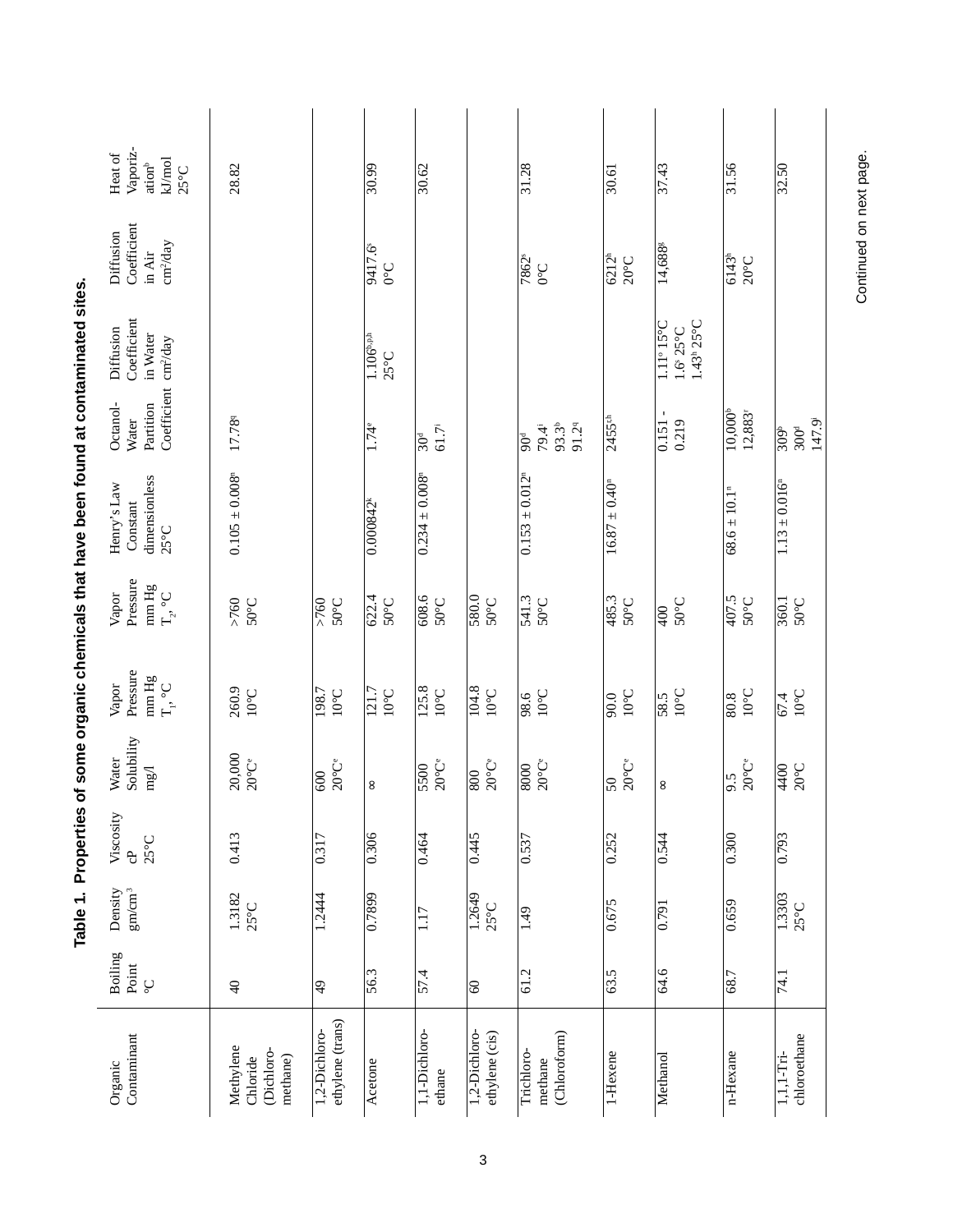| 34.76<br>32.43<br>33.83<br>34.54<br>$\frac{38.01}{38.01}$<br>33.01<br>$\frac{35.61}{2}$<br>6653 <sup>s</sup> 0°C<br>6566° 0°C<br>7819.2h<br>7119.4h<br>7430.4 <sup>s</sup><br>$6212^{\rm h}$<br>7430°<br>7949°<br>7603 <sup>s</sup><br>45°C<br>$20^{\circ} \text{C}$<br>$20^{\circ}$ C<br>7460 <sup>f</sup><br>$\overline{7030}$ <sup>r</sup><br>6570 <sup>r</sup><br>$20^{\circ}$ C<br>$30^{\circ}$ C<br>$26^{\circ}$ C<br>$59^{\circ}C$<br>$0.397^{\rm h}$ 2°C<br>0.501 <sup>h</sup> 2 <sup>o</sup> C<br>0.389 <sup>h</sup> 2 <sup>o</sup> C<br>134.90b,c.h.i.l 0.881b,h<br>$0.726^{\rm bh}$<br>$0.734^{\text{bh}}$<br>$0.830^{t}$<br>$20^{\circ}$ C<br>$20^{\circ}$ C<br>$20^{\circ}$ C<br>490 <sup>de.hil</sup><br>$676.1^{b,q}$<br>436.5 <sup>e,i</sup><br>$1.820^{\circ}$<br>$30.2^{bi}$<br>2754 <sup>h</sup><br>537 <sup>b</sup><br>$\frac{195}{b}$<br>200 <sup>d</sup><br>339r<br>447<br>$0.807 \pm 0.161$ <sup>n</sup><br>$0.044 \pm 0.004$ <sup>n</sup><br>$\overline{0.27 \pm 0.014^{\circ}}$<br>$0.22 \pm 0.01$ <sup>n</sup><br>$7.27 \pm 0.81$ <sup>n</sup><br>$0.00112^{c,k}$<br>$0.0010^{j}$<br>$0.372^{a}$<br>$0.397^{\rm f}$<br>$0.38^{i}$<br>$100^{\circ}$ C<br>272.3<br>332.8<br>307.8<br>314.3<br>278.6<br>579.1<br>$50^{\circ}$ C<br>$50^{\circ}$ C<br>$50^{\circ}$ C<br>$50^{\circ}$ C<br>$50^{\circ}$ C<br>256.7<br>$50^{\circ}$ C<br>$10^{\circ}$ C<br>$10^{\circ}$ C<br>$10^{\circ}$ C<br>$10^{\circ}$ C<br>$10^{\circ}$ C<br>$10^{\circ}$ C<br>$10^{\circ}$ C<br>52.6<br>$rac{9}{25}$<br>58.3<br>$\overline{50.5}$<br>$\sqrt{14.3}$<br>47.8<br>$\frac{40.0}{\pi}$<br>$515 - 540$<br>26,800<br>$20^{\circ}$ Ce<br>$25^{\circ}$ Ce<br>$20^{\circ}$ C<br>$25^{\circ}$ C<br>$25^{\circ}$ C<br>$25^{\circ}$ C<br>$\frac{100}{2}$<br>1770<br>8700<br>800<br>$\frac{8}{3}$<br>0.405<br>0.545<br>0.908<br>$\frac{621}{2}$<br>0.894<br>0.604<br>$\frac{950}{2}$<br>1.5833<br>$25^{\circ}$ C | Boiling<br>Point<br>$\mathop{\mathcal{C}}$ | Density<br>$\mathrm{gm/cm}^3$             | Viscosity<br>$25^{\circ}$ C<br>e<br>C | Solubility<br>Water<br>$\rm{mg}$ | Pressure<br>$\rm mm\,Hg$<br>$T_{i}, C$<br>Vapor | Pressure<br>$\rm mm\,Hg$<br>$\mathbb{T}_{2^*}\circ\mathbb{C}$<br>Vapor | dimensionless<br>Henry's Law<br>Constant<br>$25^{\circ}$ C | Coefficient cm <sup>2/day</sup><br>Octanol-<br>Partition<br>Water | Coefficient<br>Diffusion<br>in Water | Coefficient<br>Diffusion<br>cm <sup>2</sup> /day<br>in Air | Vaporiz-<br>Heat of<br>$kJ/mol$<br>25°C<br>ation <sup>b</sup> |
|--------------------------------------------------------------------------------------------------------------------------------------------------------------------------------------------------------------------------------------------------------------------------------------------------------------------------------------------------------------------------------------------------------------------------------------------------------------------------------------------------------------------------------------------------------------------------------------------------------------------------------------------------------------------------------------------------------------------------------------------------------------------------------------------------------------------------------------------------------------------------------------------------------------------------------------------------------------------------------------------------------------------------------------------------------------------------------------------------------------------------------------------------------------------------------------------------------------------------------------------------------------------------------------------------------------------------------------------------------------------------------------------------------------------------------------------------------------------------------------------------------------------------------------------------------------------------------------------------------------------------------------------------------------------------------------------------------------------------------------------------------------------------------------------------------------------------------------------------------------------------------------------------------------|--------------------------------------------|-------------------------------------------|---------------------------------------|----------------------------------|-------------------------------------------------|------------------------------------------------------------------------|------------------------------------------------------------|-------------------------------------------------------------------|--------------------------------------|------------------------------------------------------------|---------------------------------------------------------------|
|                                                                                                                                                                                                                                                                                                                                                                                                                                                                                                                                                                                                                                                                                                                                                                                                                                                                                                                                                                                                                                                                                                                                                                                                                                                                                                                                                                                                                                                                                                                                                                                                                                                                                                                                                                                                                                                                                                              |                                            |                                           |                                       |                                  |                                                 |                                                                        |                                                            |                                                                   |                                      |                                                            |                                                               |
|                                                                                                                                                                                                                                                                                                                                                                                                                                                                                                                                                                                                                                                                                                                                                                                                                                                                                                                                                                                                                                                                                                                                                                                                                                                                                                                                                                                                                                                                                                                                                                                                                                                                                                                                                                                                                                                                                                              |                                            | 0.7994<br>$25^{\circ}$ C                  |                                       |                                  |                                                 |                                                                        |                                                            |                                                                   |                                      |                                                            |                                                               |
|                                                                                                                                                                                                                                                                                                                                                                                                                                                                                                                                                                                                                                                                                                                                                                                                                                                                                                                                                                                                                                                                                                                                                                                                                                                                                                                                                                                                                                                                                                                                                                                                                                                                                                                                                                                                                                                                                                              |                                            | 0.88                                      |                                       |                                  |                                                 |                                                                        |                                                            |                                                                   |                                      |                                                            |                                                               |
|                                                                                                                                                                                                                                                                                                                                                                                                                                                                                                                                                                                                                                                                                                                                                                                                                                                                                                                                                                                                                                                                                                                                                                                                                                                                                                                                                                                                                                                                                                                                                                                                                                                                                                                                                                                                                                                                                                              |                                            | $\frac{0.7731}{0.7731}$<br>$25^{\circ}$ C |                                       |                                  |                                                 |                                                                        |                                                            |                                                                   |                                      |                                                            |                                                               |
|                                                                                                                                                                                                                                                                                                                                                                                                                                                                                                                                                                                                                                                                                                                                                                                                                                                                                                                                                                                                                                                                                                                                                                                                                                                                                                                                                                                                                                                                                                                                                                                                                                                                                                                                                                                                                                                                                                              |                                            | 1.257                                     |                                       |                                  |                                                 |                                                                        |                                                            |                                                                   |                                      |                                                            |                                                               |
|                                                                                                                                                                                                                                                                                                                                                                                                                                                                                                                                                                                                                                                                                                                                                                                                                                                                                                                                                                                                                                                                                                                                                                                                                                                                                                                                                                                                                                                                                                                                                                                                                                                                                                                                                                                                                                                                                                              |                                            | 1.4578<br>$25^{\circ}$ C                  |                                       |                                  |                                                 |                                                                        |                                                            |                                                                   |                                      |                                                            |                                                               |
|                                                                                                                                                                                                                                                                                                                                                                                                                                                                                                                                                                                                                                                                                                                                                                                                                                                                                                                                                                                                                                                                                                                                                                                                                                                                                                                                                                                                                                                                                                                                                                                                                                                                                                                                                                                                                                                                                                              |                                            | $\frac{0.8647}{25^{\circ}C}$              |                                       |                                  |                                                 |                                                                        |                                                            |                                                                   |                                      |                                                            |                                                               |

Table 1 -- Continued.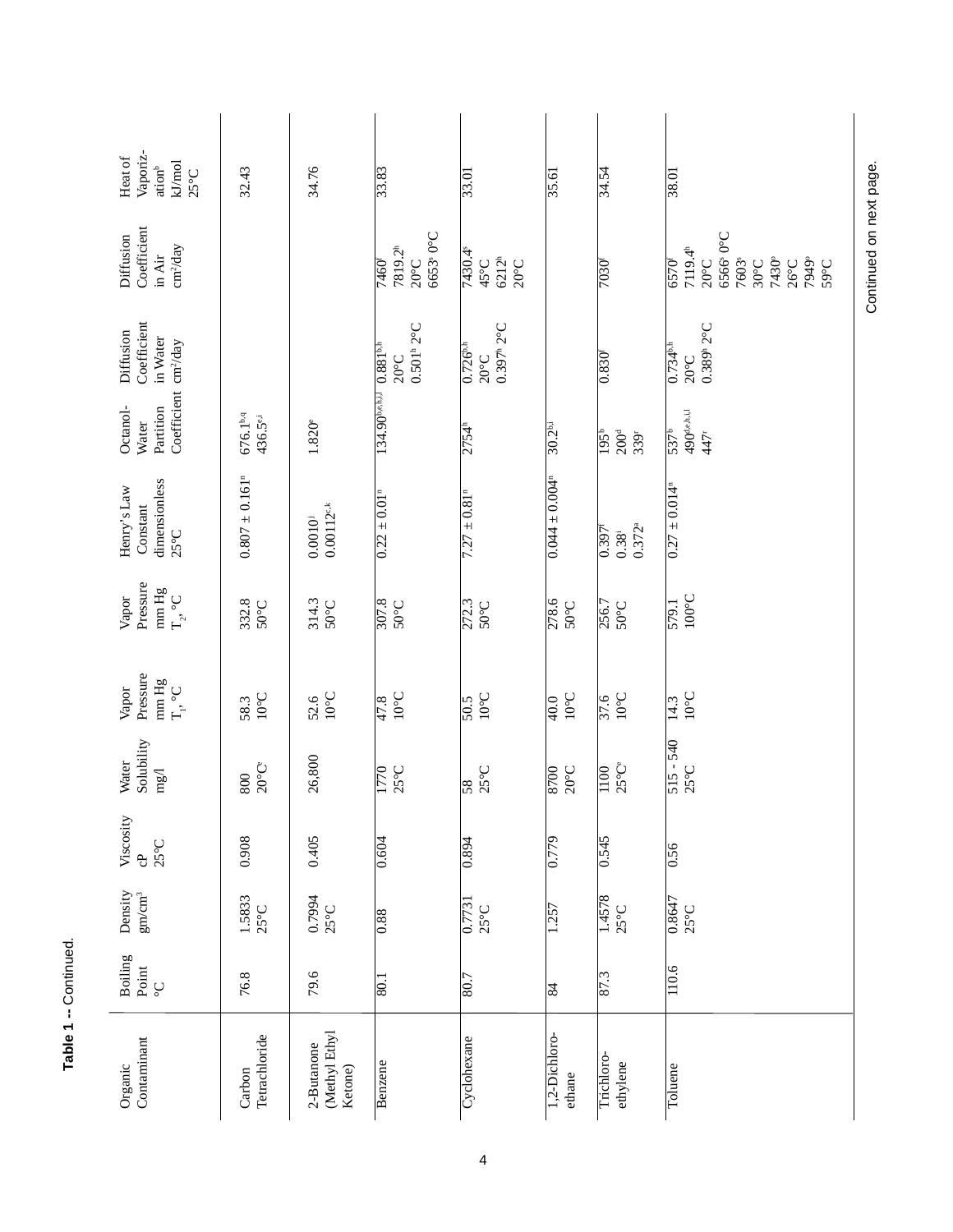| Vaporiz-<br>Heat of<br>kJ/mol<br>$\rm{a}tion^b$<br>$25^{\circ}$ C  | 40.61                    | 39.68                                       | 41.49                                                                                | 40.97                                                               | 42.24                                                                 | 42.40 -<br>43.43                                                         | 51.38                                         | 49.00<br>36.18                                 | 61.51                                             |
|--------------------------------------------------------------------|--------------------------|---------------------------------------------|--------------------------------------------------------------------------------------|---------------------------------------------------------------------|-----------------------------------------------------------------------|--------------------------------------------------------------------------|-----------------------------------------------|------------------------------------------------|---------------------------------------------------|
| Coefficient<br>Diffusion<br>$cm^2$ /day<br>in Air                  |                          |                                             | 4363 <sup>s</sup> 0°C<br>5166.7 <sup>th</sup><br>$20^{\circ}$ C<br>4910 <sup>f</sup> | 7776°<br>6394°<br>6480°<br>59°C<br>$26^{\circ}$ C<br>$30^{\circ}$ C | $\overline{6333}$ <sup>h</sup><br>$20^{\circ}$ C                      | $5771.5^h$<br>5980 <sup>r</sup><br>$20^{\circ}$ C                        |                                               |                                                |                                                   |
| Coefficient<br>Diffusion<br>in Water                               |                          |                                             |                                                                                      |                                                                     | $0.380$ <sup>h</sup> 2°C<br>$\frac{1}{0.700^{b,h}}$<br>$20^{\circ}$ C |                                                                          |                                               |                                                |                                                   |
| Coefficient cm <sup>2</sup> /day<br>Octanol-<br>Partition<br>Water |                          | $\frac{1}{400}$ d,e<br>$407q$               | 151,356h.r<br>104,700                                                                | 691.8b,e.i<br>955                                                   | $1412.5^{\text{b,h,i}}$<br>1349                                       | 1584.9e.h.1<br>588.8 -<br>1349 -<br>$\sqrt{1412 -$<br>$1585^b$<br>1585   |                                               | 2399 -<br>2399 -<br>3981b<br>2455 <sup>e</sup> | $13 \times 10^{6 \text{ h}}$<br>1537 <sup>1</sup> |
| dimensionless<br>Henry's Law<br>Constant<br>$25^{\circ}$ C         | $0.0063^{\circ}$         | $0.928 \pm 0.161$ <sup>n</sup>              | $\frac{121 \pm 20^{n}}{n}$                                                           | $0.14 \pm 0.02$ <sup>n</sup>                                        | $0.323 \pm 0.028$                                                     | $0.202 - 0.286$<br>$0.214^{a}$<br>9400 <sup>i</sup><br>$\overline{0.20}$ | $\frac{282.5 \pm 121^{n}}{282.5 \pm 121^{n}}$ | $0.048 - 0.073$ <sup>b</sup>                   | $302.7 \pm 100.9$ <sup>n</sup>                    |
| Pressure<br>$\rm mm\,Hg$<br>Vapor<br>$\Gamma_{2}$ °C               | $100^{\circ}$ C<br>381.0 | $100^{\circ}$ C<br>$\frac{1}{2}$            | $100^{\circ}$ C<br>368.7                                                             | $100^{\circ}$ C<br>323.7                                            | $100^{\circ}$ C<br>295.7                                              | $238.9 -$<br>$100^{\circ}$ C<br>280.8                                    | $100^{\circ}$ C<br>77.7                       | $100^{\circ}$ C<br>67.1                        | $100^{\circ}$ C<br>19.5                           |
| Pressure<br>$\rm mm \, Hg$<br>$T_{_{\rm P}}$ °C<br>Vapor           | $10^{\circ}$ C<br>4.3    | $10^{\circ}$ C<br>9.0                       | $10^{\circ}$ C<br>6.5                                                                | $10^{\circ}$ C<br>6.9                                               | $10^{\circ}$ C<br>6.0                                                 | $4.5 - 5.6$<br>$10^{\circ}$ C                                            | $25^{\circ}$ C<br>3.0                         | $25^{\circ}$ C<br>2.2                          |                                                   |
| Solubility<br>Water<br>mg/1                                        | 19000                    | $25^{\circ}$ C<br>$\overline{\frac{50}{2}}$ | $20^{\circ}$ Ce<br>$\overline{0.7}$                                                  | $25^{\circ}$ C<br>490                                               | $25^{\circ}$ C<br>160                                                 | 160 -<br>$25^{\circ}C$<br>180                                            | 0.052                                         | $80 - 150$<br>$25^{\circ}$ C                   | $\frac{0.0034}{$                                  |
| Viscosity<br>$25^{\circ}$ C<br>၉<br>၁                              | 0.545                    | 0.844                                       | 0.508                                                                                | $\frac{0.753}{2}$                                                   | 0.631                                                                 | $\blacksquare$<br>$0.608 -$<br>0.802                                     | 0.838                                         | 1.324<br>1.044                                 | 1.383                                             |
| Density<br>$\rm gm/cm^3$                                           | 0.802                    | 1.613<br>$25^{\circ}$ C                     | 0.6986<br>$25^{\circ}$ C                                                             | 1.1007<br>$25^{\circ}$ C                                            | 0.8654<br>$25^{\circ}$ C                                              | 0.8764<br>0.8577<br>$25^{\circ}$ C                                       | $\frac{0.730}{2}$                             | isomer)<br>1.2988<br>(ortho<br>$25^{\circ}$ C  | $\frac{6}{15}$                                    |
| Boiling<br>Point<br>$\mathop{\circ}_{\circ}$                       | 116.6                    | 121.3                                       | 126                                                                                  | 131.7                                                               | 136.2                                                                 | $\blacksquare$<br>144.4<br>138.4                                         | 174.2                                         | 173<br>180                                     | 216.5                                             |
| Contaminant<br>Organic                                             | 2-Pentanone<br>4-Methyl  | Tetrachloro-<br>ethylene                    | n-Octane                                                                             | benzene<br>Chloro-                                                  | Ethylbenzene                                                          | $\overline{X}$ ylenes                                                    | n-Decane                                      | (3 isomers)<br>Dichloro-<br>Benzene            | Dodecane                                          |

Continued on next page.

Table 1 -- Continued.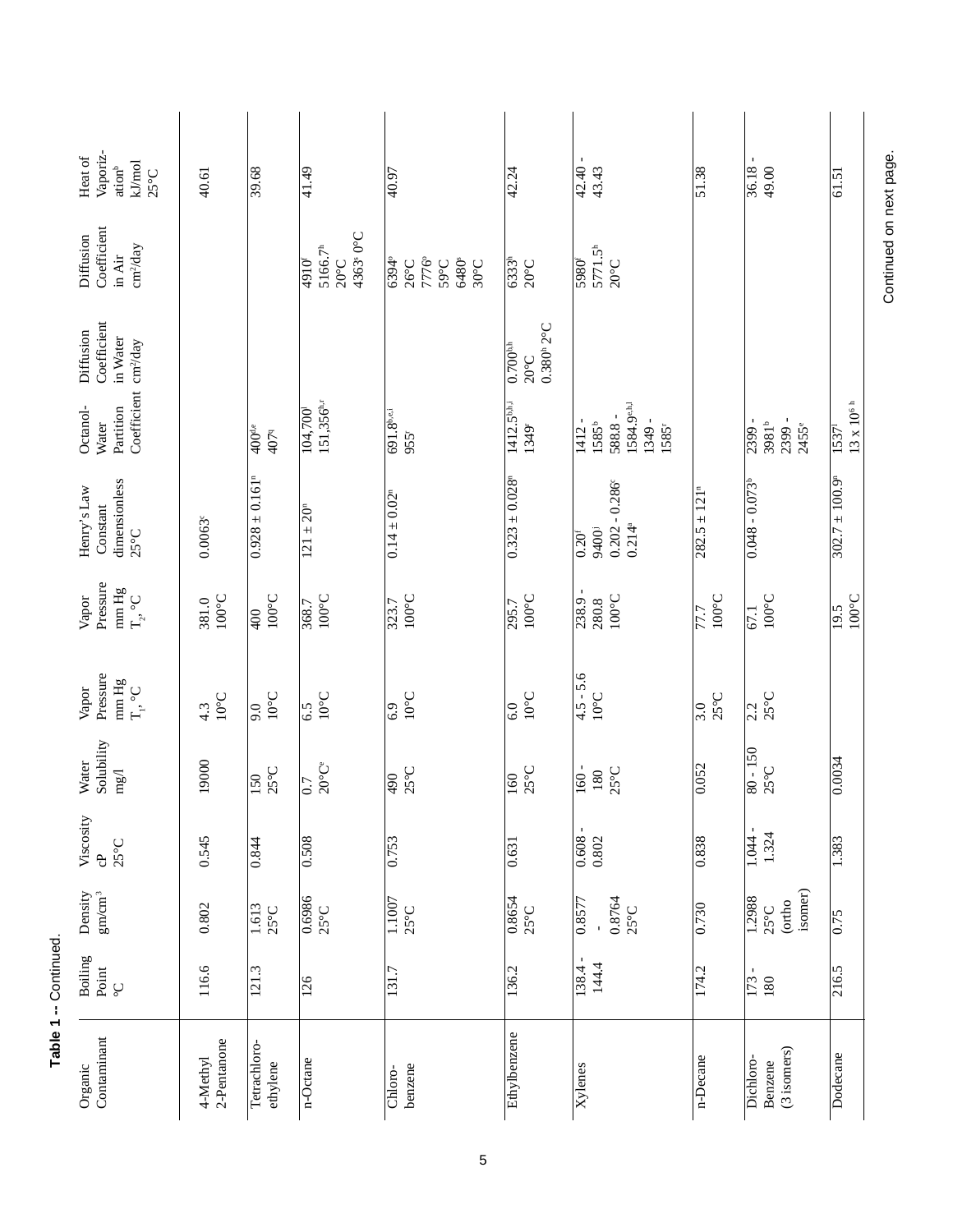| Vaporiz-<br>Heat of<br>ation <sup>b</sup><br>kJ/mol<br>25°C                                                              |                                                                      |                                     | 81.38              | 72.50                                                  |                                        |                                                                                                               |
|--------------------------------------------------------------------------------------------------------------------------|----------------------------------------------------------------------|-------------------------------------|--------------------|--------------------------------------------------------|----------------------------------------|---------------------------------------------------------------------------------------------------------------|
| Coefficient<br>Diffusion<br>cm <sup>2</sup> /day<br>in Air                                                               | 4432 <sup>s</sup> 0°C                                                |                                     |                    |                                                        | 6272.6 <sup>h</sup><br>$20^{\circ}$ C  | 1 - Johnson et al., 1990<br>f - Ong et al., 1992                                                              |
| Coefficient<br>Diffusion<br>in Water                                                                                     |                                                                      |                                     |                    |                                                        |                                        |                                                                                                               |
| Coefficient cm <sup>2</sup> /day<br>Octanol-<br>Partition<br>Water                                                       | 2344.2 <sup>i</sup><br>1738 <sup>1</sup><br>$2239$ b.r               | 7413 <sup>r</sup>                   |                    | 28,840 <sup>e,i</sup><br>37154 <sup>r</sup>            |                                        | e - Verschueren, 1983<br>q - Valsaraj, 1988<br>k - Sanders, 1995                                              |
| dimensionless<br>Henry's Law<br>Constant<br>$25^{\circ}$ C                                                               | $0.017 \pm 0.002$ <sup>n</sup><br>$0.02^{\rm b,i}$<br>$0.05^{\rm m}$ | $0.0182 +$<br>$0.0016$ <sup>m</sup> |                    | $0.0016 \pm$<br>$0.0016^{4,m}$<br>0.00032 <sup>n</sup> |                                        | p - Tyn and Calus, 1975<br>d - Hunt et al., 1988<br>j - Jury et al., 1990                                     |
| Pressure<br>$\begin{array}{c} \min \mathrm{Hg} \\ \mathrm{T}_2 \circ \mathrm{C} \end{array}$<br>Vapor                    | $100^{\circ}$ C<br>22.7                                              | $\mathrm{kg}/\mathrm{m}3$<br>0.043  | $\vec{\mathbf{v}}$ |                                                        |                                        |                                                                                                               |
| Pressure<br>$\begin{array}{c} \min \mathbf{H}\mathbf{g} \\ \mathbf{T}_1, \ ^{\mathrm{o}}\mathbf{C} \end{array}$<br>Vapor |                                                                      |                                     | マ                  |                                                        |                                        | c - Newell et al., 1995<br>i - Ryan et al., 1988<br>o - Treybal, 1980                                         |
| Solubility<br>Water<br>mg/1                                                                                              | $25^{\circ}$ C<br>32                                                 | 28.5                                | 0.0063             | 1.18                                                   | $100 - 300$<br>$30 - 120h$             |                                                                                                               |
| Viscosity<br>$25^{\circ}$ C<br>සි                                                                                        |                                                                      |                                     | 3.032              |                                                        | $0.4 - 0.6h$<br>20°C<br>0.45           | n - Mackay and Shiu, 1981<br>s - Perry and Chilton, 1973                                                      |
| Density<br>gm/cm <sup>3</sup>                                                                                            | 0.97                                                                 | 1.020                               | 0.773              | 0.98                                                   | $0.7182^{h}$<br>$20^{\circ}$ C<br>0.73 | h - Lyman et al., 1991<br>b - Lide, 1993                                                                      |
| <b>Boiling</b><br>Point<br>$\overset{\circ}{\mathsf{C}}$                                                                 | 218                                                                  | 244.8                               | 286.9              | 340                                                    |                                        |                                                                                                               |
| Contaminant<br>Organic                                                                                                   | Naphthalene                                                          | naphthalene<br>1-Methyl             | Hexadecane         | Phenanthrene                                           | Gasoline                               | g - Thoma et al., 1992<br>Superscripts<br>r - Miller et al., 1985<br>m - Jury et al., 1984<br>a - Baehr, 1987 |

Table 1 -- Continued.

 $\overline{6}$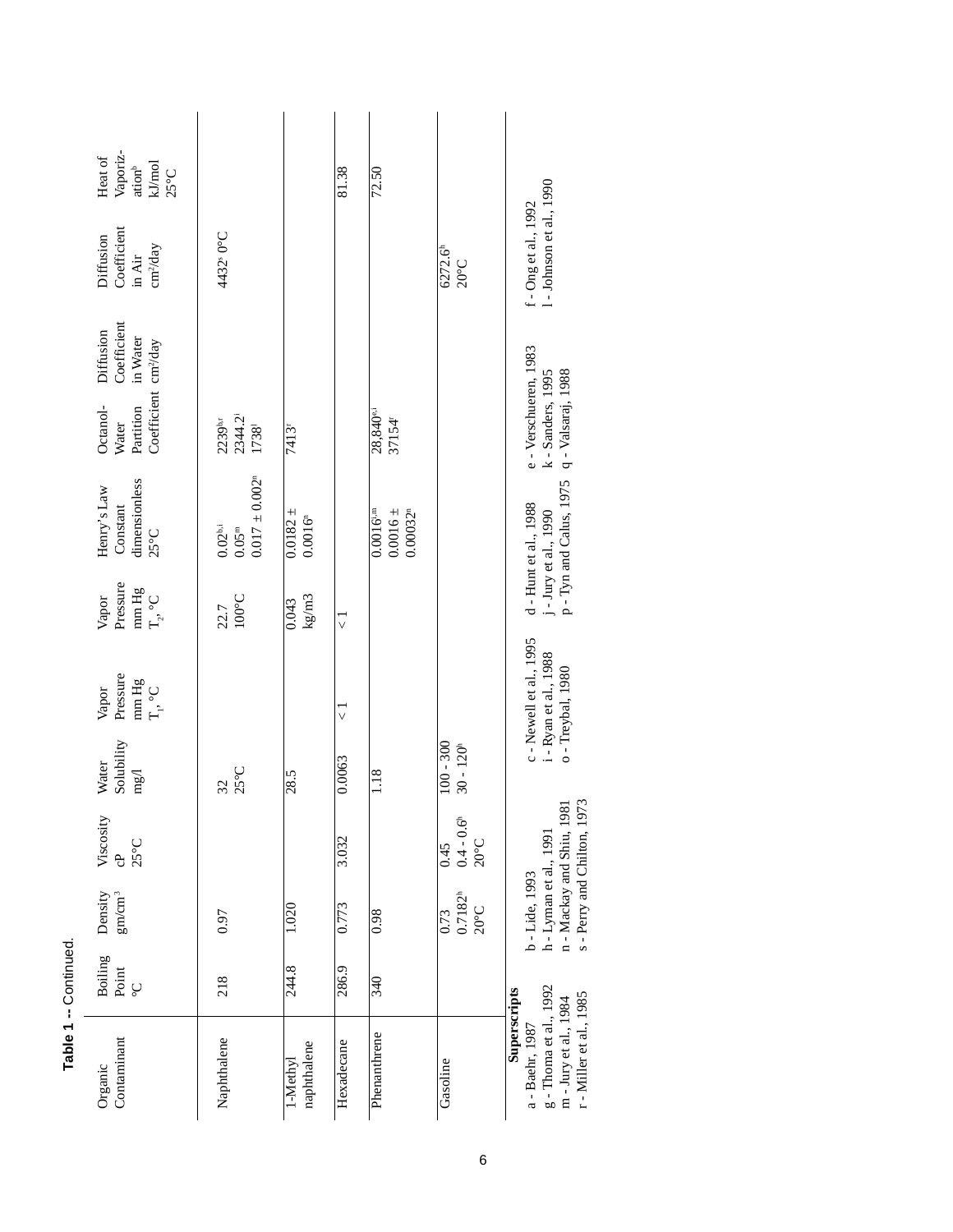values that were thought to be reliable. For chemicals for which their recommended values are available, they are listed in Table 1. For the other chemicals, all reported values that were located in the literature are listed to show the range in reported values. The Henry's law constants listed in the table show that at ambient temperatures, the alkanes and similar compounds, such as 1-hexene and cyclohexane, have a strong preference for the air phase rather than the aqueous phase, while the chlorinated solvents and compounds that contain a benzene ring tend to concentrate more in the aqueous phase. As the number of benzene rings in the compound increases, its preference for the aqueous phase increases. The ketones listed in Table 1 also have a very strong preference for the water phase.

The partition coefficient is defined as the ratio of the equilibrium concentration C of a dissolved substance in a system containing two largely immiscible solvents. Thus, the octanol-water partition coefficient is defined as  $K_{ow} = C_{octano}/C_{water}$ . The octanolwater partition coefficient has proven useful as a means to predict soil absorption as well as biological uptake and biomagnification and related phenomenon (Verschueren, 1983). In general, the more hydrophobic a compound is, the greater its octanol-water partition coefficient and the greater its absorption onto soil organic matter (Karickhoff et al., 1979). However, this generalization is limited to hydrophobic organic compounds and soils which contain significant amounts of organic matter, on the order of at least 0.1 percent (Schwarzenbach and Westall, 1981; Weber et al., 1991). Most of the organic compounds listed in Table 1 are at least moderately hydrophobic, thus the octanol/ water partition coefficient might be expected to indicate the degree of absorption of these compounds in surface soils or other soils with high organic carbon contents. It can be seen in Table 1 that there are also some large differences in the reported values for the octanol/water partition coefficients for a given organic compound depending on the source of the data. Despite these differences, the reported values show that most of the compounds listed have a strong preference for organic matter rather than the water phase, with the exception being the ketones and methanol. The absorption of contaminants into the soil organic matter will tend to limit the rate at which they can be recovered in either the aqueous or gaseous phase.

To illustrate what the Henry's law constants and octanol-water partition coefficients indicate about the distribution of an organic chemical in the subsurface, a few calculations were carried out using the equations given by Feenstra et al. (1991). The results of these calculations are shown in Table 2. A surface soil of loam texture with a bulk density of 1.28 gm/cm3, a porosity of 0.30, a water saturation of 50 percent, and an organic matter content of 2 percent was assumed. Karickhoff et al.'s (1979) relationship between the octanol-water partition coefficient and the adsorption coefficient,  $\mathsf{K}_{_\mathrm{d}}$ , was assumed to be valid:  $\mathsf{K}_{_\mathrm{d}}$   $\,$  0.6f $_{\mathrm{o}}\!\mathsf{K}_{_\mathrm{ow}}$ , where f<sub>oc</sub> is the fraction of organic matter in the soil. In order to demonstrate the effect of soil properties on the distribution of an organic chemical, calculations were also done for the same chemicals for a sandy soil of bulk density  $1.86$  gm/cm<sup>3</sup>, porosity 0.30, and organic matter 0.1 percent. Again, a 50 percent water saturation was assumed.

Table 2 shows that in soils with high organic carbon content, organic compounds may be highly associated with the solid material. Calculations for 1,1,1-trichloroethane (TCA) were carried out using the range of values that have been reported for  $K_{\infty}$  for this chemical to illustrate the difference this can make in the calculated distributions. For soils with high organic matter content there is very little difference as most of the chemical is still associated with the solids. For low organic matter conditions the difference in the distribution is significant, and the lower  $K_{\infty}$ value means that more of the chemical is recoverable in the water or air phase. Trichloroethylene (TCE) and TCA have similar  $K_{\infty}$  values at ambient temperatures, but TCA has a Henry's law constant that is greater than that of TCE at temperatures around 20°C and, thus, much more of the TCA will be in the air phase. TCE is a volatile organic compound but, at 20°C, significantly more of its mass will be in the aqueous phase rather than in the gas phase; a very significant proportion of it will be associated with the solids. Acetone is highly volatile with a boiling point of 56°C, but its extremely low  $K_{ow}$  and  $H_{c}$  concentrate it in the aqueous phase. Because acetone is miscible with water and is a good solvent for many organic chemicals, acetone may significantly increase the transport of less soluble organic chemicals in ground water (Huling, 1989; Udell and Stewart, 1989).

The diffusion coefficient measures the rate at which molecules spread down a concentration gradient, and is dependent on the chemical nature of the system and the concentration, as well as the temperature and pressure. As can be seen from the coefficients listed in Table 1, diffusion in gases is much greater than diffusion in liquids, which is due to the considerably higher molecular concentration of liquids. When experimental data is not available, the diffusion coefficient for gases can be estimated fairly accurately by equations that have been developed based on the kinetic theory of gases. For liquids, diffusion coefficients cannot be estimated with the same degree of accuracy because a sound theory of the structure of liquids has not been developed. However, empirical correlations have been developed and can be used in the absence of laboratory data (Treybal, 1980). Observation of the values in the table shows that most of the organic compounds for which values could be located fall in the range of 5000 to 8000 cm2 /day for diffusion in air; methanol and acetone are again the exceptions with larger coefficients. All of the water diffusion coefficients, also, fall in a rather narrow range from  $0.7$  to 1.6 cm<sup>2</sup>/day.

The properties listed in Table 1 are for pure chemicals, and do not consider the effects of a porous solid on the properties and behavior of the chemical. The vapor pressure, the diffusion coefficient in both air and water, and perhaps the viscosity, are all significantly affected by the presence of the chemical in porous media and the properties of that media. The partial pressure of a liquid is dependent on the curvature of the interface between the liquid and gaseous phases, and the values contained in Table 1 are for a flat interface. When the interface is curved, the partial pressure of the liquid is reduced. Although this effect is very small in sandy soils with a less than one percent reduction in vapor pressure, it becomes important in clay soils when the pore sizes are less than approximately  $10<sup>-6</sup>$  cm,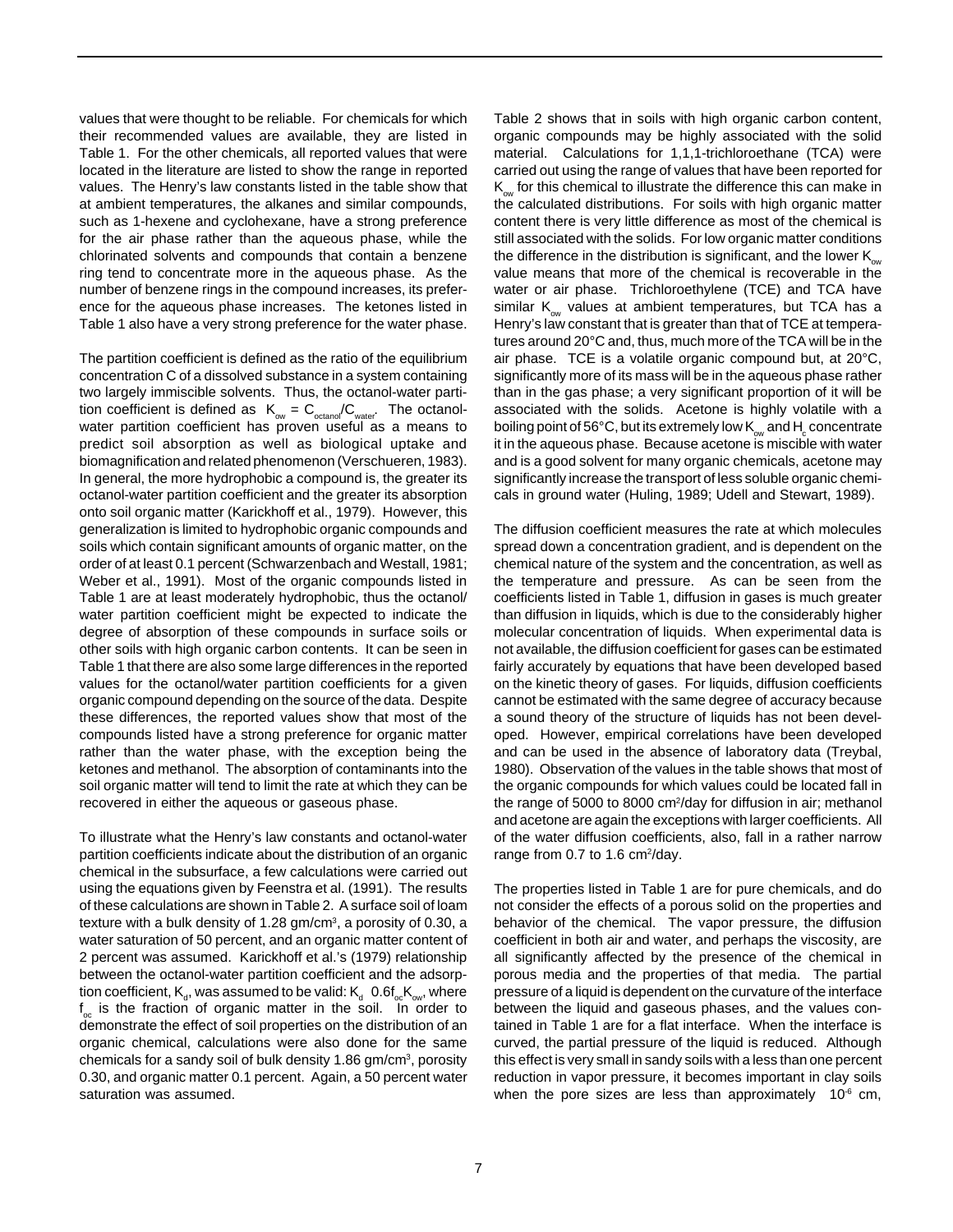|                                                   |       | <b>High Organic Matter</b> |        |       | Low Organic Matter |        |
|---------------------------------------------------|-------|----------------------------|--------|-------|--------------------|--------|
|                                                   | Air   | Water                      | Solids | Air   | Water              | Solids |
| 1,1,1-Trichloroethane<br>$P_{\text{oct}} = 300$   | 5%    | 5%                         | 90%    | 26%   | 23%                | 51%    |
| 1,1,1-Trichloroethane<br>$P_{\text{oct}} = 147.9$ | 6%    | 6%                         | 88%    | 35%   | 31%                | 34%    |
| Trichloroethylene<br>$20^{\circ}$ C               | 1.6%  | 4.6%                       | 93.8%  | 14%   | 35%                | 52%    |
| Trichloroethylene<br>$90^{\circ}$ C               | 30%   | 7%                         | 63%    | 73%   | 16%                | 11%    |
| Acetone                                           | 0.07% | 85%                        | 15%    | 0.08% | 99%                | 1%     |

**Table 2. Distribution of chemicals in low and high organic matter content soils.**

causing a decrease in vapor pressure of approximately 40 percent (Wilson et al., 1988). This effect can also be important when the medium is dry and the remaining liquid has receded into the smallest pores (Bear and Gilman, 1995). These capillarity effects will determine the level of cleanup that can be achieved by a venting process at a given temperature (Lingineni and Dhir, 1992).

Adsorption of the organic onto the solid phase or partitioning into the soil organic matter can also have the effect of lowering the partial pressure of an organic compound. Adsorption can occur from the liquid onto the solid and, when the water content is very low, from the vapor phase onto the soil surface (Lighty et al, 1990; Tognotti et al., 1991). Fares et al. (1995) have studied desorption of TCE from soils, and their data shows that the equilibrium vapor pressure of TCE as it desorbs from a soil is approximately an order of magnitude lower than the partial vapor pressure of TCE when no soil is present. Experiments performed by Arthurs et al. (1995) showed that the rate of volatilization of the liquid in the presence of a soil is about two orders of magnitude slower than from the pure liquid, and that the vaporization rate increases as the vapor pressure of the compound increases. Fares et al. (1995) and Keyes and Silcox (1994) found that the rate of desorption was linearly correlated with the inverse of the soil particle diameter. Hatzinger and Alexander (1995) found that organic compounds may become more tightly bound to the soil or organic matter with time, which reduces their desorption. Thus, the equilibrium partial pressure of a volatile contaminant in the pore space and mass transfer from the aqueous liquid or adsorbed phase will depend on the properties of the chemical and the soil environment in which it resides.

The diffusion coefficients listed in the table are for bulk air or water. In the pore spaces of a soil, diffusion in both the air and water phase is reduced because of the reduced cross-sectional area and increased path length caused by the presence of solid and liquid obstacles (Millington, 1959). Diffusion coefficients in porous media are a function of both the porosity of the soil and the water (or air) content of the pores. At low water contents, diffusivity in the water is also limited by the continuity of the water phase. For diffusion in water in porous media, Porter et al. (1960) found a nearly linear increase in effective diffusion as the water content increased, ranging from 4 to 30 percent of its diffusion in bulk water. Jin and Jury (1996) recommended the use of a second model developed by Millington (1959) for predicting gas phase diffusion in disturbed porous media:  $\mathsf{D}_{\rule{0pt}{3pt}{}_{\mathsf{S}}}\mathsf{D}_{\mathsf{a}}=\mathsf{a}^{2}/\mathsf{n}^{2/3},$  where  $D_{\rm s}$  is the diffusion coefficient of a gas through soil,  $D_{\rm a}$  is the diffusion coefficient in free air, a is the volumetric air content of the pores, and n is the porosity. They did not find a unique relationship for gaseous diffusion in undisturbed soils due to their heterogeneous nature. Measured gas phase diffusion in undisturbed soils is both higher and lower than predicted by this theory, but is not generally greater than about 40 percent of the diffusion in air, and the diffusion drops off rapidly as the air-filled porosity decreases.

Adsorption of water onto solid surfaces, particularly onto the reactive surfaces of clays, will increase the viscosity of the water in the layers immediately adjacent to the clay surface. Theoretical and experimental results of Kemper (1961a, 1961b) indicated that the first layer of water on the surface of a clay may have a viscosity on the order of 10 times that of the bulk water, and the viscosity of each adjacent layer of water then decreases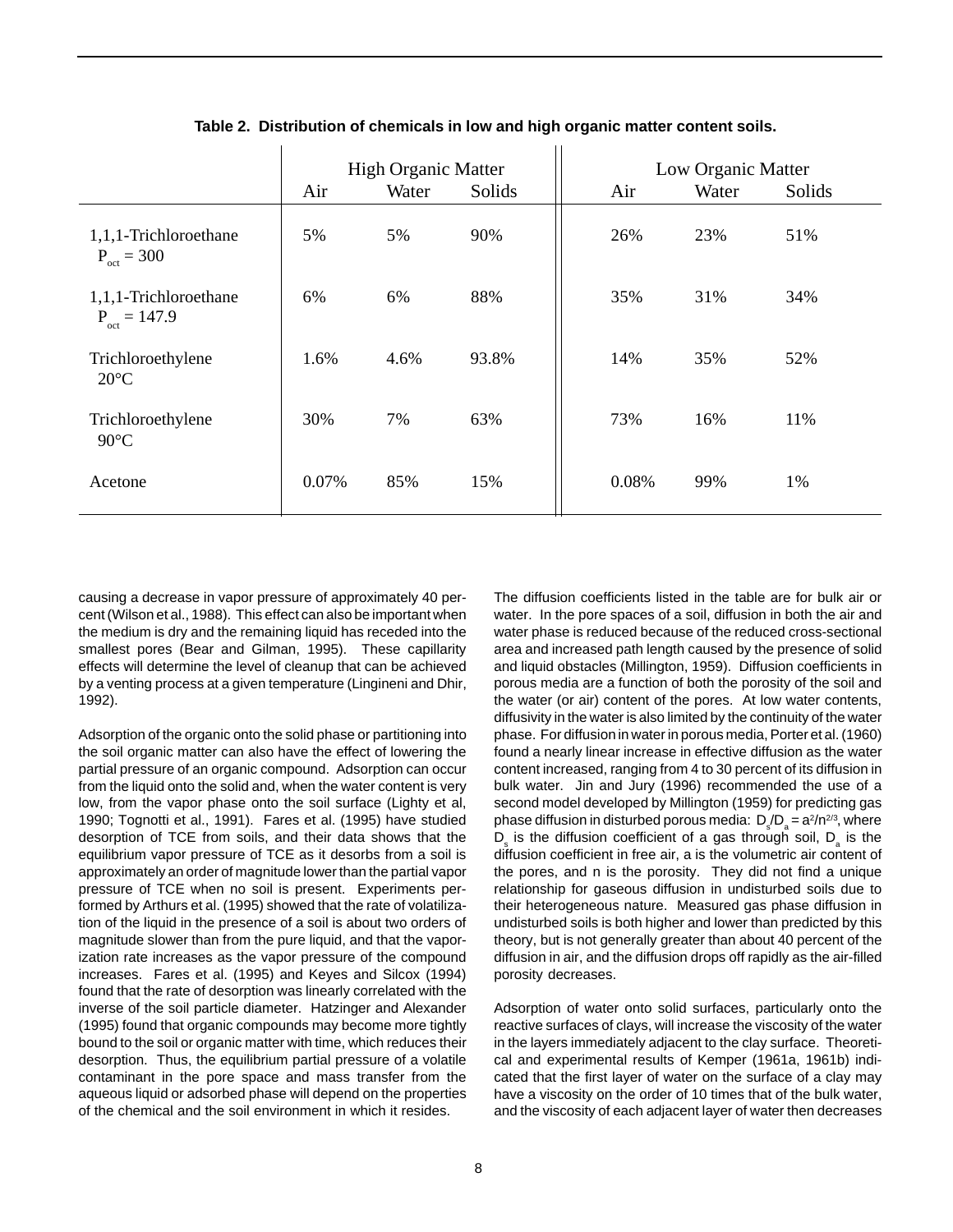rapidly to the viscosity of the bulk water. How much effect this has on bulk flow in soils depends on the thickness of the water films in proportion to the pore sizes. Neutral organic species will generally not be adsorbed to the surface of the soil as strongly as water. Therefore, neutral organics may have a smaller effective viscosity relative to that of water in porous media, allowing them to flow more readily. For clays that are highly reactive and swell in the presence of water, research has shown that the presence of organic chemicals may shrink the clay. Cracks may form which allow a much greater flow of the organic chemical than was possible with water (Anderson et al., 1985; Brown and Thomas, 1987; Fernandez and Quigley, 1988).

Table 3 lists a few of the viscous oils that have been found contaminating the subsurface. These oils are essentially nonvolatile and are not soluble to an appreciable degree in water. Thus, they remain a separate liquid phase in the subsurface. All of these oils are mixtures of many different hydrocarbons. Coal tar and creosote also contain polycyclic aromatic hydrocarbons. When oils such as these are spilled to the subsurface and are exposed to air and water, "weathering" will occur, as the more volatile hydrocarbons volatilize to the pore air, and the more soluble hydrocarbons dissolve in the pore water. Water and air moving past these oils while they are trapped in the subsurface will enhance the weathering process. The loss of the "light" hydrocarbons by the weathering process will increase the specific gravity and viscosity of the remaining oil, and lower the surface and interfacial tensions. Measurements made in the author's laboratory, Robert S. Kerr Environmental Research Center, showed that a significant proportion of the crude oil was volatilized at room temperature, causing a 7-fold increase in viscosity. Creosote was found to contain few volatiles at room temperature, and weathering did not change its viscosity significantly. The specific gravity of both oils increased, and the surface and interfacial tensions decreased by approximately 5 to 10 dynes/cm by the weathering. Mungan (1964, 1966) has found that decreasing the interfacial tension in an immiscible displacement will increase recovery of the oil. Although decreases in interfacial tension will favor recovery of these oils, that may be offset by a decrease in mobility caused by the higher viscosities.

Research in the author's laboratory has shown that oils such as the crude oil listed in Table 3 flows more readily through some silica sands than would be predicted based on the intrinsic permeability of the sand measured with water and the density and viscosity of the crude oil. This is likely due to the nonpolar nature of these hydrocarbons which limits their adsorption to soil surfaces. The greater mobility of the crude oil would give it a greater tendency to spread as it enters the subsurface, but also should aid in its recovery by a displacement process such as hot water injection.

## **Mechanisms for Enhanced Recovery**

In general, when an organic chemical is heated, its density is reduced, its vapor pressure is increased, its adsorption onto solid phases or absorption into soil organic matter is decreased, and its molecular diffusion in the aqueous and gaseous phase is

increased (Isherwood et al., 1992). The viscosity of a liquid will decrease as the temperature is increased, but the viscosity of gases increases with temperature. Which of these effects of heat is important for the enhanced recovery of a particular contaminant depends mostly on the properties of the contaminant and the mechanism limiting the removal rate of the contaminant in the particular circumstance.

Available data on the expansion of organic chemicals such as those listed in Table 1 with temperature shows that these chemicals expand approximately 0.1 percent per degree Celsius. Thus, increasing the temperature by 100°C will increase the liquid volume by approximately 10 percent. Since the volume of a gas is directly proportional to temperature given in Kelvin, a 100°C increase in temperature will cause approximately a 30 percent increase in the gas volume. These changes are small compared to the volume change that occurs when a liquid is converted to a gas; water at 100°C has approximately a 1600-fold increase in volume when it is converted from a liquid to a vapor.

The expansion of liquids with temperature causes a reduction in the interaction between molecules, and thus a reduction in its viscosity. For the organic chemicals listed in Table 1, generally there is about a one percent change in viscosity per degree Celsius. Thus, the higher the viscosity of the liquid at ambient temperatures, the greater the reduction in viscosity as the temperature is increased. The viscosity of gases at ambient temperatures is approximately one to two orders of magnitude lower than the viscosity of liquids. However, the increase in the velocity of gas molecules with temperature is such that it causes greater interaction between molecules as the temperature increases, causing an increase in viscosity with temperature. This increase is proportional to the temperature in degrees Kelvin, so that a 100°C increase in temperature will increase the viscosity of a gas by about 30 percent.

The effect of temperature on solubility is dependent on the chemical. Increasing temperature will reduce the water-water, water-solute, and solute-solute interactions, so the net effect of temperature on solubility will depend on which interactions are affected to the greatest extent (Yalkowsky and Banerjee, 1992). Thus, some chemicals show increasing solubility with temperature while others show decreasing solubility with temperature. Maximum or minimum solubilities with temperature have also been found for some chemicals; many organic liquids exhibit minima in solubility at about room temperature (Yalkowsky and Banerjee, 1992). Measurements by Stephenson (1992) and the data compiled by Horvath (1982) show that the solubility of the organic chemicals listed in Table 1 often decreases in the temperature range of 0°C to 90°C, but the change in solubility in this temperature range is generally less than a factor of two.

Vapor pressures always increase with temperature. For the organics listed that have a boiling point of less than 100°C, the vapor pressure increases by a factor of 5 to 7 as the temperature increases from 10°C to 50°C. For those compounds that have a boiling point greater than 100°C, their vapor pressure generally increases by a factor of 40 to 50 by raising the temperature from 10°C to 100°C. Limited data on the desorption of organics from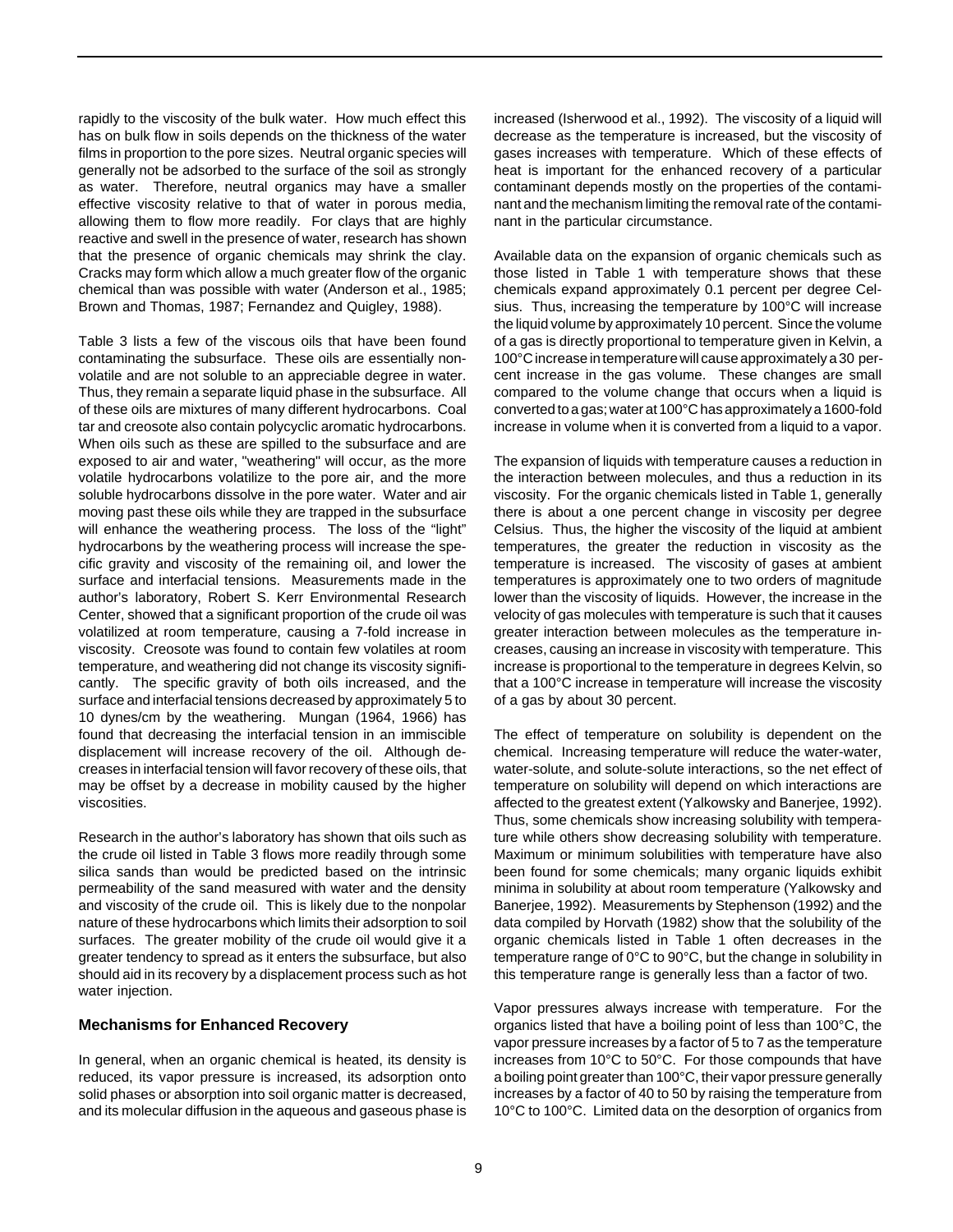|                                                 | <b>Boiling</b><br>Range                                       | Specific<br>Gravity                                                               | Viscosity<br>cp                                                                              | Water<br>Solubility<br>mg/l | Vapor<br>Pressure<br>mm Hg | Surface<br>Tension<br>dynes/cm                                                                                  | Interfacial<br>Tension<br>dynes/cm                                                                      |
|-------------------------------------------------|---------------------------------------------------------------|-----------------------------------------------------------------------------------|----------------------------------------------------------------------------------------------|-----------------------------|----------------------------|-----------------------------------------------------------------------------------------------------------------|---------------------------------------------------------------------------------------------------------|
| Automatic<br>Transmission<br>Fluid <sup>a</sup> | $>350^{\circ}$ C                                              | 0.875<br>$20^{\circ}$ C                                                           |                                                                                              | < 50<br>$20^{\circ}$ C      | $< 2 \times 10^{-4}$       | 33.7                                                                                                            |                                                                                                         |
| Coal Tar <sup>b</sup>                           |                                                               | 25°C 0.9744<br>$60^{\circ}$ C 0.9469<br>85°C 0.9263                               | $25^{\circ}$ C 41.4<br>$60^{\circ}$ C 1.65<br>85°C 1.16                                      |                             |                            |                                                                                                                 |                                                                                                         |
| Coal Tar $c$                                    | 50% can be<br>distilled at<br>$270^{\circ}$ C                 | $7^{\circ}$ C 1.028<br>$15^{\circ}$ C 1.017<br>38°C 0.991<br>$60^{\circ}$ C 0.985 | 7°C 18.98<br>$50^{\circ}$ C 5.04<br>60°C 3.89                                                |                             |                            | 28.8                                                                                                            | 22<br>$22^{\circ}$ C                                                                                    |
| $C$ reosote <sup>d</sup>                        | 45 to 65%<br>can be<br>distilled at<br>$315^{\circ}C^{\circ}$ | $10^{\circ}$ C 1.1060<br>20°C 1.1027<br>30°C 1.0957<br>40°C 1.0893<br>50°C 1.0816 | $10^{\circ}$ C 35.7<br>20°C 19.8<br>30°C 12.4<br>$40^{\circ}$ C 8.57<br>50°C 6.17            |                             |                            | $10^{\circ}$ C 32.4<br>$20^{\circ}$ C 33.5<br>$30^{\circ}$ C 29.0<br>$40^{\circ}$ C 25.0<br>$50^{\circ}$ C 26.8 | 9.65 $10^{\circ}$ C<br>$7.83~20^{\circ}$ C<br>6.16 30 $^{\circ}$ C<br>5.31 40 $^{\circ}$ C<br>5.90 50°C |
| Crude Oil <sup>d</sup>                          |                                                               | 10°C 0.8953<br>20°C 0.8883<br>30°C 0.8820<br>40°C 0.8760<br>50°C 0.8680           | $10^{\circ}$ C 160.2<br>$20^{\circ}$ C 63.0<br>30°C 34.8<br>$40^{\circ}$ C 23.2<br>50°C 16.4 |                             |                            | $10^{\circ}$ C 26.2<br>$20^{\circ}$ C 24.5<br>30°C 23.2<br>$40^{\circ}$ C 23.3<br>50°C 22.8                     | 22.0 10°C<br>$21.020$ °C<br>$20.530$ °C<br>$20.2~40^{\circ}$ C<br>$21.450^{\circ}$ C                    |

# **Table 3. Properties of some oily contaminants.**

a - Abdul et al., 1990 b - Johnson and Guffey, 1990 c - Villaume et al., 1983 d - unpublished data from the author's lab

e - American Wood Preservers' Association Standards

soils shows that the exponential increase in the vapor pressure with temperature also holds when the organic chemical is in the presence of soils (Fares et al., 1995).

The combination of only small changes in solubility with temperature but large increases in vapor pressure results in increases in Henry's constant as a function of temperature. However, very few measurements of Henry's constants for chemicals of environmental concern as a function of temperature have been made, and most of these measurements are over a limited temperature range. Heron et al. (1996) calculated and measured H<sub>c</sub> values for TCE as a function of temperature and found an order of magnitude increase when the temperature was raised from 20°C to 90°C. For the more soluble compounds such as dichloromethane or 2-butanone, and the water-miscible compounds such as acetone and methanol,  $\mathsf{H}_{\mathrm{c}}$  may not be influenced significantly by temperature.

Few measurements of  $\mathsf{K}_{_{\mathrm{ow}}}$  and/or  $\mathsf{K}_{_{\mathrm{d}}}$  have been made as a function of temperature, and most of the measurements that have been made are over very small temperature ranges. Although it has been shown for some systems that adsorption may increase with temperature over narrow temperature ranges

(Weber et al., 1983), adsorption is, in general, an exothermic process and, thus, will decrease as the temperature increases. The magnitude of the effect of temperature is dependent on the particular chemical, the soil, and the water content, as these factors will determine the mechanism causing the adsorption (Cancela et al., 1992; Piatt et al., 1996). Heron et al. (1996) showed theoretically, based on heats of sorption, that adsorption from the aqueous phase onto soils can be expected to decrease by a factor of approximately 2.2 as the temperature is increased from 20°C to 90°C. Adsorption from the vapor phase onto dry soils generally has a larger heat of sorption, which leads to a greater influence of temperature on the adsorption process. For TCE, Heron et al. (1996) found approximately an order of magnitude decrease in adsorption onto dry soil as the temperature was increased from 20°C to 90°C. For high molecular weight organics such as PCBs, a large fraction of the organic may remain adsorbed to the soil at ambient temperatures, and significantly higher temperatures (300°C to 400°C) may be required for desorption to occur (Uzgiris et al., 1995).

Measured data has shown that the diffusion coefficient in liquids is proportional to temperature in degrees Kelvin. Increasing the temperature from 10°C to 100°C will increase the diffusion of a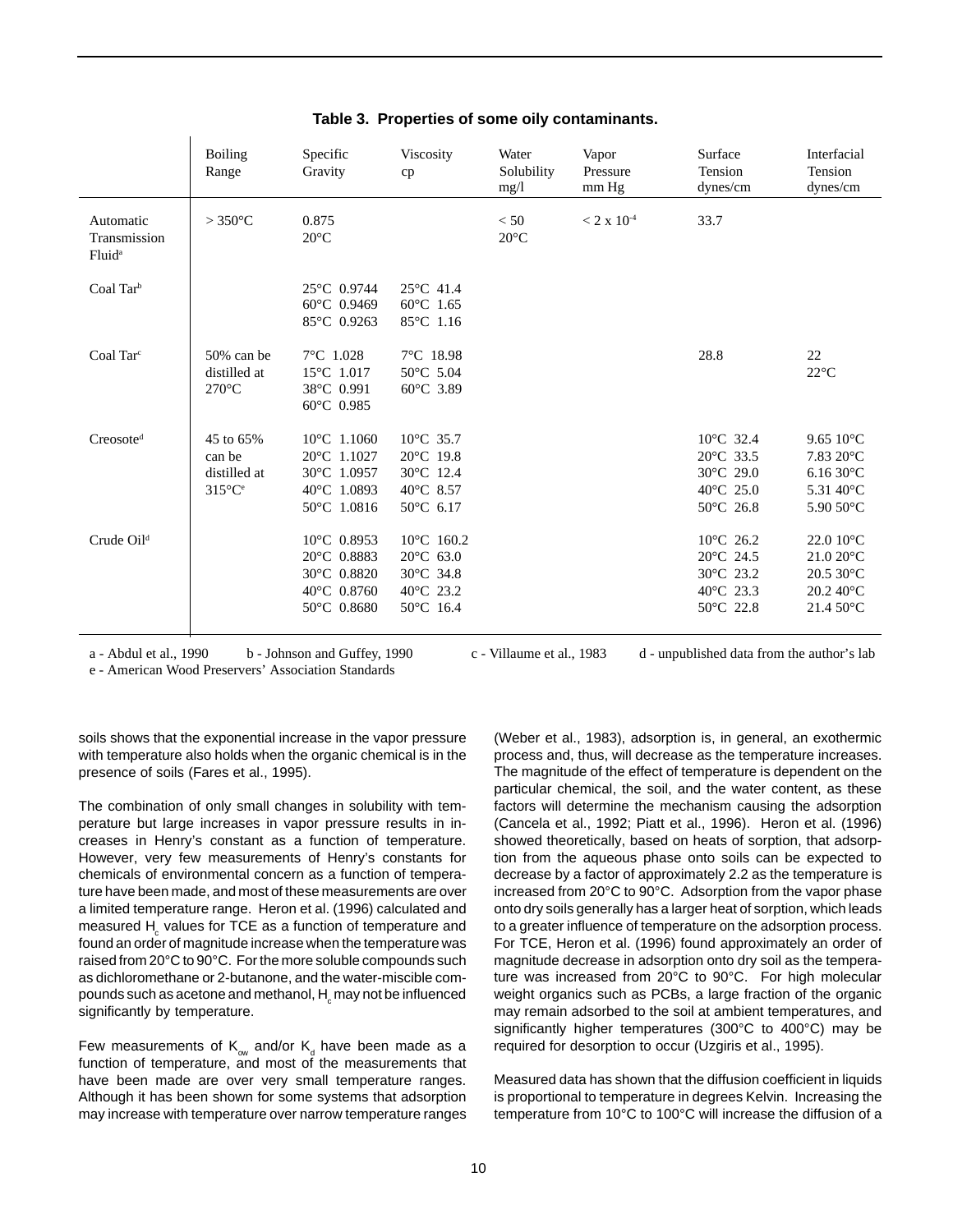solute in the aqueous phase by approximately 30 percent (Treybal, 1980). The diffusion coefficient for gases is also dependent on temperature. Observation of the theoretical equation for diffusivity in the gas phase developed for mixtures of nonpolar gases or of a polar with a nonpolar gas shows that the diffusivity varies almost as  $T^{3/2}$  (Treybal, 1980). Increasing the temperature from 10°C to 100°C will increase diffusion in the air phase by approximately 50 percent, while a temperature increase from 10°C to 300°C will increase diffusion by approximately 200 percent.

Essentially all of these changes with temperature can aid in the recovery of contaminants from the subsurface. The thermal expansion of a liquid with its accompanying decrease in viscosity will allow the heated liquid to flow more readily. For gases, the expansion with temperature will be largely offset by the increase in viscosity. However, since the viscosity of gases is approximately two orders of magnitude lower than the viscosity of liquids, conversion of a liquid to a gas will greatly increase its mobility. The act of expansion itself will aid in moving the fluids out of the pore space, with the greatest effects coming from the vaporization of a liquid to a gas. The increased diffusion of contaminants as the temperature increases in both the aqueous and gaseous phases will help to move contaminants from areas of low permeability to areas of high permeability and speed their recovery.

To demonstrate the effects of temperature on the distribution of organic contaminants between the phases in the subsurface, calculations were carried out using the data of Heron et al. (1996) for TCE at 90°C. The results are shown in Table 2. It can be seen that raising the temperature to 90°C significantly increases the concentration in the air phase under both the high and low soil organic matter conditions, while significantly decreasing the amount that is associated with the solids. Only small amounts remain in the liquid phase. Thus, as the temperature is increased, significantly more of the TCE can be recovered in the vapor phase. If the high organic matter content soil is considered under water saturated conditions, the amount of TCE in the water would approximately double as the temperature was increased from 20°C to 90°C, but 82 percent of the TCE would remain adsorbed to the solids. Under the low organic matter/water saturated conditions, there would be approximately a 30 percent increase in the amount of TCE in the water phase when the temperature is increased from 20°C to 90°C, leaving approximately 25 percent adsorbed to the solids.

This small effect of temperature on the concentration in the aqueous phase shows that raising the temperature would have a limited effect on the recovery in a pump-and-treat system. For the volatile and semivolatile organic compounds, such as those listed in Table 1, the enhanced vapor pressure and rate of vaporization are generally the most important mechanisms for enhanced recovery using the in-situ heat based remediation techniques. Some of the most volatile compounds, which includes TCE, benzene, and toluene, can be removed fairly efficiently from sandy soils by vacuum extraction alone (Ho and Udell, 1992; Gauglitz et al., 1994; Shah et al., 1995), and laboratory experiments on vacuum extraction have shown that

the addition of heat had little effect on the vaporization of the less volatile compounds. For the higher boiling point compounds and when clays are present in the subsurface, the addition of heat as part of the remediation process will significantly increase volatilization and enhance the vacuum extraction process (Lingineni and Dhir, 1992). Recovery of most of these chemicals from the subsurface will be enhanced by either steam or hot air injection or by electrical heating processes.

For the volatile and semivolatile contaminants, steam stripping and steam distillation can also be important recovery mechanisms (Dev et al., 1989; Stewart and Udell, 1988). Steam distillation occurs when an immiscible liquid is present along with water, as the mixture of immiscible liquids will boil when the total pressure reaches one atmosphere, rather than when the pressure of the individual component reaches one atmosphere. Because both liquids are contributing to the vapor pressure, the vapor pressure reaches one atmosphere at a lower temperature than either of the individual components would (Atkins, 1986). Steam stripping enhances volatilization of a volatile organic compound by removing the vapor phase from contact with the aqueous phase, thus preventing the liquid and vapor phases from reaching equilibrium and allowing volatilization to continue. Steam stripping becomes important when an immiscible phase is not present (Dev et al., 1989).

For the types of contaminants listed in Table 3, the greatest enhancement effect coming from the addition of heat is likely to be a reduction in the viscosity of the oil phase. Highly viscous oils will generally show a substantial decrease in viscosity with only a moderate temperature increase above ambient temperatures (Herbeck et al., 1976), and the rate of decrease with temperature then drops off rapidly with continuing increases in temperature. Edmondson (1965) found that the greater the dependence of viscosity of the oil on temperature, the greater the increase in its recovery by a hot water displacement as the temperature increased. Other mechanisms for the increased recovery of oils by hot water include the thermal swelling of liquids (Willman et al., 1961), shifts in the relative permeabilities to oil and water with temperature, and decreases in the residual oil saturation (Edmondson, 1965; Davidson, 1969; Poston et al., 1970; Davis and Lien, 1993). Decreases in the interfacial tension with temperature for contaminants such as creosote may also aid in its recovery from the subsurface. Different researchers have found shifts of varying magnitudes and directions in relative permeability curves, but in all cases the increase in oil recovery as the temperature increases always appears to be greater than would be predicted based on the viscosity reduction alone. Capillary pressure-saturation curves measured for two phase water/oil systems have shown substantial decreases in the residual oil phase as the temperature increased (Davis, 1994), and thus, a greater portion of the oil may be recoverable as the temperature is increased.

# **Heat-based In-situ Remediation Techniques**

There are three general methods that can be used to inject or apply heat to the subsurface to enhance remediation: injection in the form of hot gases such as steam or air, electromagnetic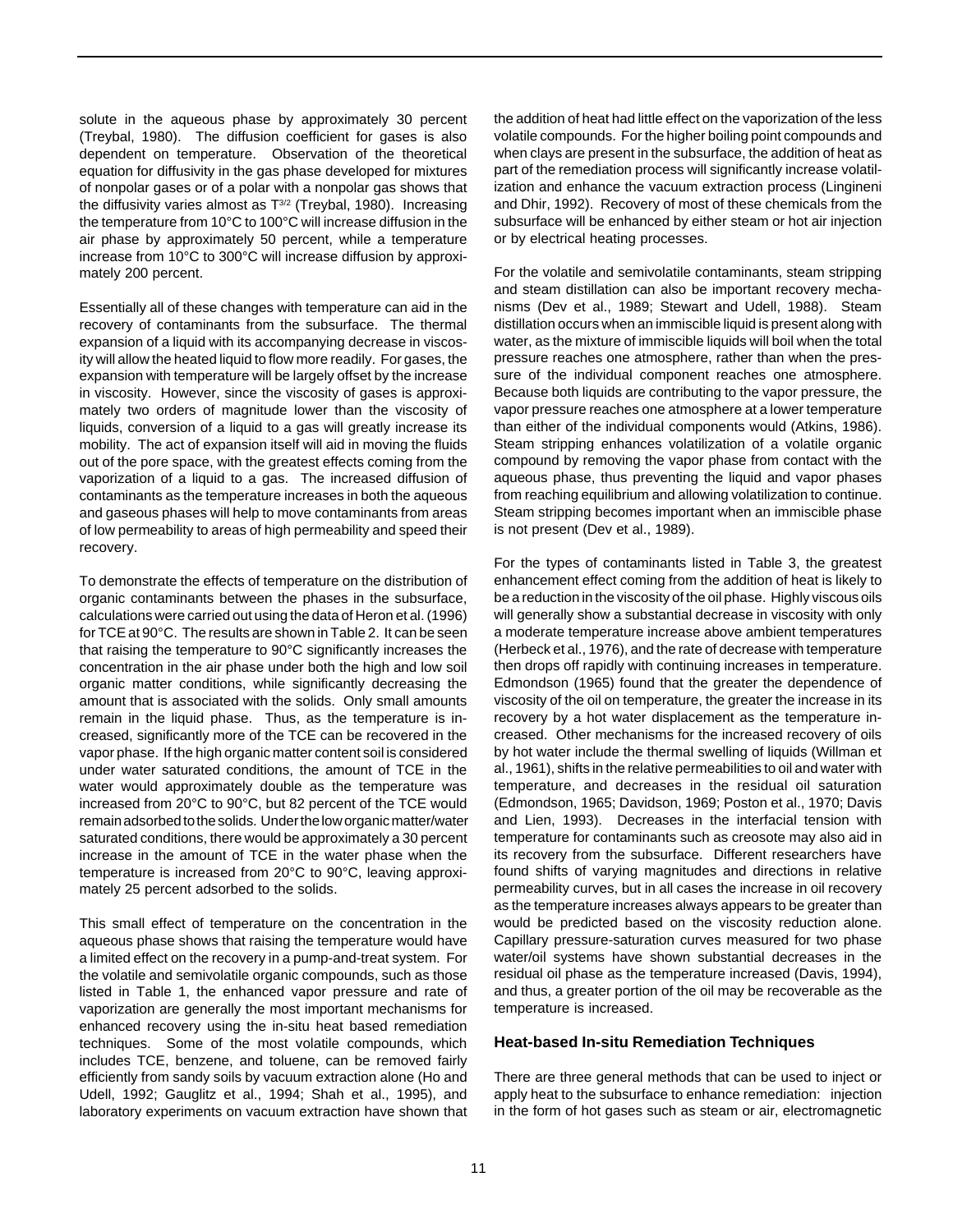energy heating, and hot water injection. Another thermal remediation technique that relies on thermal conduction of soil to heat the subsurface is also under development (Iben et al., 1996), but will not be discussed here. All of these methods were first developed by the petroleum industry for enhanced oil recovery, and have more recently been adapted to soil and aquifer remediation applications. The two applications have significantly different objectives. In oil recovery operations, the reservoir initially has a large oil saturation, and the objective is to recover as much as possible economically. In these operations, a large residual oil saturation of as much as 50 percent or more may be acceptable. In contamination remediation applications, the initial saturation of the contaminant may be anywhere from essentially fully saturated to less than residual saturation, and the objective is to reduce the contaminant concentration to very low levels. The techniques of steam injection, electrical energy application, and hot water injection have been the subject of extensive research and development, and it has been established that these techniques are effective for the remediation of organic contaminants when they are appropriately applied (Fulton et al., 1991; Davis and Lien, 1993; U.S. EPA, 1995a; Newmark and Aines, 1995).

Injection of hot air has been tried in the laboratory and found to enhance the removal of contaminants from one-dimensional soil columns (Lingineni and Dhir, 1992; Shah et al., 1995). However, the use of hot air in the field is limited by the very low heat capacity of air (approximately 1 kJ/kg °C) (Ramey, 1967). Steam, with a heat capacity that is approximately four times that of air (approximately 4 kJ/kg °C), and heat of evaporation of more than 2000 kJ/kg, has been used successfully to heat soils, aquifers and reservoirs to enhance the recovery of contaminants and oils. However, the injection of steam will always leave behind a residual water saturation (Stewart and Udell, 1988), and contaminants that have a significant solubility in water may remain at high concentrations in this residual water or may even appear to increase in concentration (Udell and Stewart, 1989; U.S. EPA, 1991). For these situations, recovery of the contaminants may require that the soil be dried, and hot air injection may be applicable (Farrington, 1996).

Steam, hot air and hot water injection rely on contact between the injected fluid and the contaminant for the transfer of heat to and recovery of the contaminant. Steam injection will displace mobile contaminants in front of the steam as well as vaporize volatile residual contaminants, and therefore can recover volatile contaminants in both the liquid or vapor phase. Hot air injection has been used to recover contaminants only in the vapor phase. Hot water injection generally recovers contaminants only in the liquid phase. Thus, steam injection is applicable to volatile and semivolatile organic compounds that are immiscible with water, hot air is applicable to volatile and semivolatile organics that are water soluble, and hot water injection is applicable for the oils that have low volatility and very low solubility in water. The main mechanism for enhanced recovery using hot water is generally a reduction in the viscosity. Changes in relative permeability and reductions in residual saturation are likely to also aid in the recovery of nonvolatile oils. Hot water injection is most likely effective only when the non-

aqueous phase is present in quantities greater than the residual saturation, as the main recovery mechanism is the physical displacement of the nonaqueous phase. Hot water injection may be most effective for light oils that are floating on top of the water table, as the lower-density hot water has a tendency to rise if injected below the water table. For oils that are more dense than water at ambient temperatures but less dense than water at the displacement temperature, heating of the subsurface by hot water injection may help to float these oils, which may aid in their recovery (Johnson and Guffey, 1990). Steam injection has a definite advantage over hot water injection when the contaminants have a low boiling point and are present as an immiscible phase, and thus can be steam distilled at the temperatures achieved by steam injection (Willman et al., 1961). Field trials have shown that steam injection can be carried out above or below the water table (Udell and Stewart, 1989; U.S. EPA, 1991; Aines et al., 1992).

There are limitations on the pressures that can be used for steam and hot water displacement processes, and this limits the viscosity of the fluid that can be displaced from a media with a certain permeability. However, volatilization processes using steam or hot air may still be possible in low permeability media (Farrington, 1996), and for highly viscous oil, it may be possible to heat the oil and lower its viscosity sufficiently to recover at least a portion of the oil by either a displacement process or gravity drainage (Hall and Bowman, 1973; Vogel, 1992).

Electrical energy has been applied to the soil in the low frequency range used for electrical power (called electromagnetic (EM), alternating current (AC), or resistivity heating) as well as in the radio frequency (RF) range. When EM heating is used, the water in the pore spaces of the soil absorbs essentially all the applied energy, so the evaporation of water limits the transport of energy in the soil and, therefore, limits the heating process. Thus, for the low frequency methods, the boiling point of water is the highest temperature that can be achieved. For semivolatile organic contaminants, the vapor pressure at 100°C may not be adequate to effectively recover the contaminants. For this reason, researchers have also developed the use of RF energy for soil heating. RF energy can be absorbed by the soil itself, and thus is not limited by a lack of water in the pore space. Using RF energy, the upper temperature limit of the technique is 300°C to 400°C (Dev, 1993; Sresty, 1994). For electrical heating, the electrical properties of the soil and the presence of water are important in determining the efficiency of the heating process (Dev et al., 1989; Marley et al., 1993). The electrical heating techniques are recommended for the removal of organic contaminants which exhibit a vapor pressure of at least 10 mm Hg in the treatment temperature range (Sresty, 1994). There is some evidence that high molecular weight organics, such as organopesticides, can be broken down to simpler organics such as acetone, benzene and toluene, at the temperatures and conditions that can be achieved by RF heating (U.S. EPA, 1995b&c; Swanstrom and Besmer, 1995). Electrical heating has been proven effective in sandy media (Dev, 1986), and also has a greater potential than steam or hot water injection to be effective in less permeable media such as clays. The higher water content generally found in the clay will aid in directing the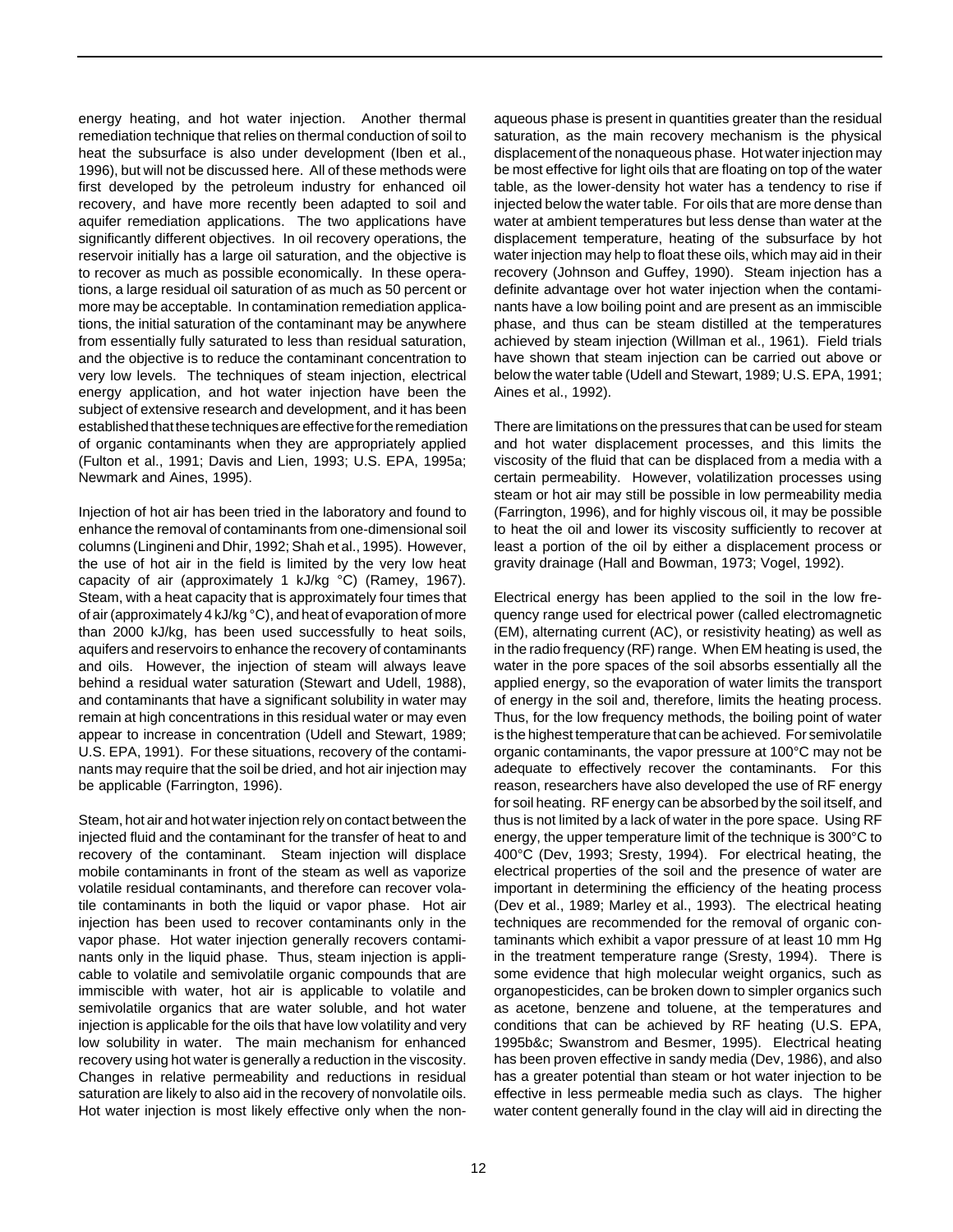electromagnetic energy to the clay and allow a faster heating rate and higher temperatures to be achieved. RF heating, however, is limited to the unsaturated zone. For contaminants trapped below the water table, dewatering would have to be done prior to electrical heating (U.S. EPA, 1995b).

Because steam injection (at least in its initial stages) and hot water injection are displacement processes, they can also recover nonvolatile contaminants dissolved in the aqueous phase, such as salts (Vaughan et al., 1993), but heat does not necessarily enhance the recovery of this type of inorganic contaminant. Metals, with the exception of mercury, cannot be recovered from soils by thermal means. Mercury has a significant vapor pressure at ambient temperatures, and it increases as the temperature increases. Adsorption onto soils and other materials can reduce its partial vapor pressure significantly, and it was found that drying soil samples to 100°C did not recover measurable amounts of mercury. At temperatures of 200°C and greater, significant amounts of mercury can be recovered from soils, reducing the residual remaining in the soil to as little as 1 part per million at 400°C (Dewing and Schluter, 1994).

Each of these thermal methods is generally applicable only to certain types of contaminated sites, and it is important that the appropriate heat-based remediation technique is chosen for a given site. The choice of technique must be based on both the characteristics of the subsurface and of the contaminants to be recovered. Steam or hot air injection or the electrical heating techniques are generally applicable for the types of chemicals that are listed in Table 1, while hot water injection is generally applicable for the nonvolatile oils listed in Table 3. The permeability of the media, the amount and type of heterogeneity, the amount of adsorption, and the solubility of the contaminant must all be considered when choosing between the technologies. Electrical heating may be favored in low permeable media and when there is significant heterogeneity. For highly soluble contaminants, drying the soil may be necessary and, thus, hot air or RF heating may be more applicable. Because desorption can be a slow process, higher temperatures and/or longer remediation times may be necessary when adsorption is significant.

Figure 1 can be used as a quick guide to determine which of the techniques would likely be applicable for a given situation; in some cases, more than one technique may be applicable. The principle that has been applied in developing this figure is to recommend the least severe technique, in terms of temperature and pressure requirements, that is likely to be able to recover the contaminants. For example, although hot water and steam injection may both be able to recover a nonvolatile, viscous oil, hot water injection is recommended because it will generally recover the same amount of this type of oil (Willman et al., 1961) at a lower temperature. Equipment and facilities for generating and handling hot water are relatively simple and inexpensive (Harmsen, 1971), but the generation and transport of steam involves more complex and expensive systems. Higher operating temperatures also mean greater safety risks (Herbeck et al., 1976). The Issue Paper specific to that technique can then be consulted for further information.

## **Comparison to Other In-situ Techniques**

The one significant advantage of heat-based remediation techniques over other in-situ remediation techniques is that these methods do not require that chemicals of any sort be injected into the subsurface as part of the remediation effort. This is a very significant advantage over the surfactant and cosolvent techniques because surfactants and cosolvents may themselves have toxic properties, and it may not be possible to recover all of the injected chemicals. Also, when surfactants or cosolvents are used, the technique may be limited by a lack of contact between the injected chemical and the contaminants, which can be caused by low permeability layers within the media or by reductions in relative permeability to one phase because of the presence in the pores of another phase (Peters et al., 1991). With the in-situ heating techniques discussed in these Issue Papers, heating of the entire area to be treated has generally been accomplished (Aines et al., 1992; Gauglitz et al., 1994).

These heating techniques can be used with a technique such as vacuum extraction, with benefits that may be significantly greater than for either process used separately (Udell and Stewart, 1989; Jarosch et al., 1994). Also, these processes are applicable in heavily contaminated soils, the "hot spots" of contaminated sites, which generally are very important to clean up in order to stop the spread of the contamination, and where biological treatment may not be effective (Johnson and Guffey, 1990; Aines et al., 1992).

These thermal techniques initially may be limited by subsurface heterogeneities, which affects all other in-situ remediation techniques. When low permeability clay lenses are present in an aquifer, the injected fluids often bypass these low permeability areas and, therefore, do not contact the contaminants contained within them. With time, however, the heat will be conducted into the lower permeability areas. Also, the Dynamic Underground Stripping Process, developed by the Lawrence Livermore National Laboratory, circumvented this problem for the case where relatively thick clay layers are interbeded with sandy layers by combining both steam injection and electromagnetic heating with vacuum extraction (Newmark and Aines, 1995; Yow et al., 1995).

Research has shown that complete desorption of chemicals from clay soils, or soils containing a significant amount of natural organic material, may require extreme temperature conditions (Lighty et al., 1988; Tognotti et al., 1991), which may not be achievable in-situ. Thus, in many cases, a secondary or polishing step may be required to achieve very low contaminant concentrations (Yow et al., 1995). Hot water injection or shallow steam injection applications where low temperature and pressures are used may leave the subsurface system amenable to bioremediation. In fact, raising the temperature above ambient temperatures may, in many instances, enhance naturally occurring biodegradation of contaminants (Isherwood et al., 1992). However, if steam is injected into the deeper subsurface at high temperatures and pressures, or if the soil is heated to high temperatures using RF heating, the soil will likely require cooling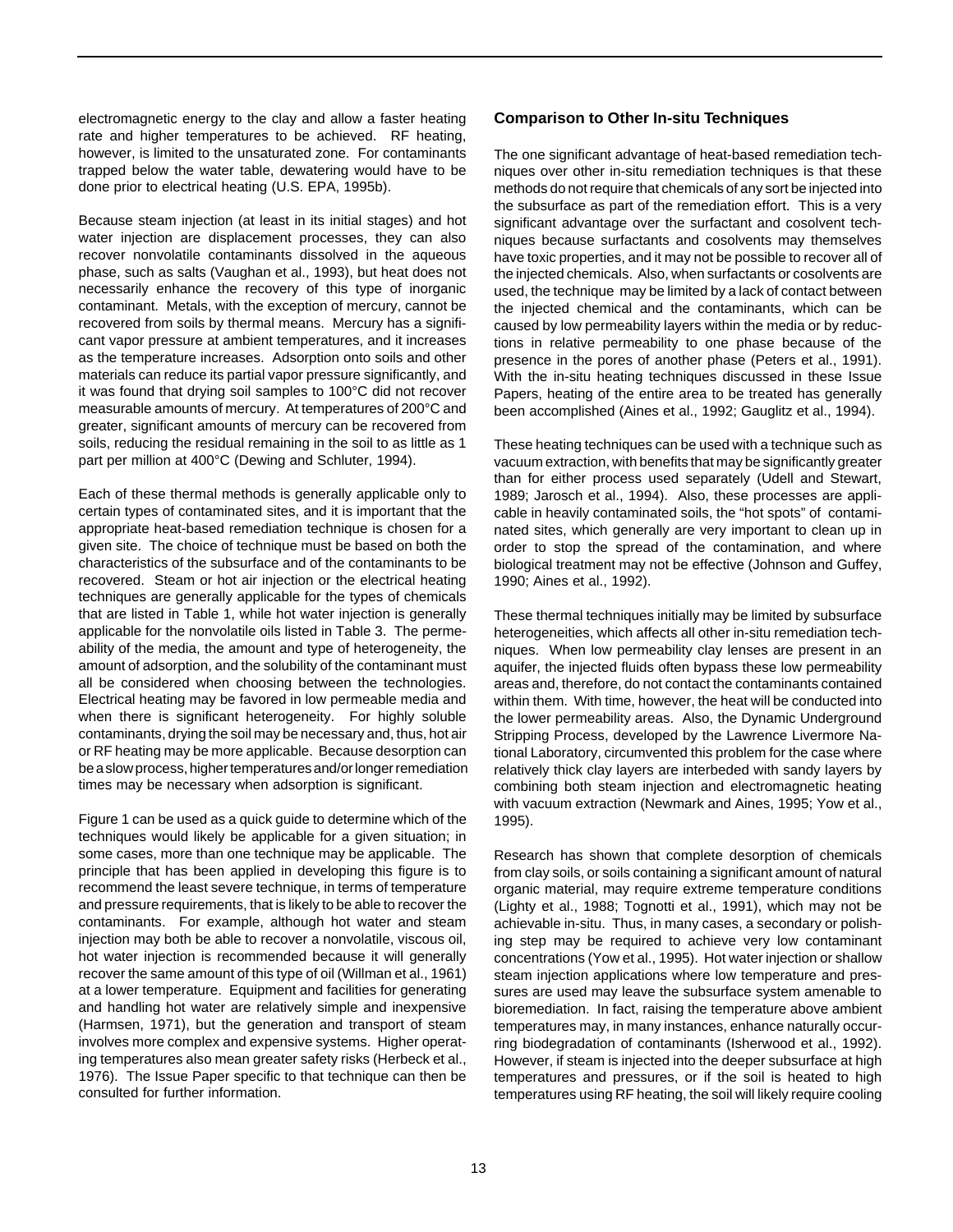

## **Figure 1. Flow Chart to indicate which of the thermal techniques may be applicable for a particular site.**

before reestablishment of the microbial population can take place (U.S. EPA, 1991).

#### **Notice**

The U.S. Environmental Protection Agency through its Office of Research and Development funded the research described here. It has been subjected to the Agency's peer and administrative review and has been approved for publication as an EPA document. Mention of trade names or commercial products does not constitute endorsement or recommendation for use.

## **References**

- Abdul, A. S., T. L. Gibson, and D. N. Rai, Selection of surfactants for the removal of petroleum products from shallow sandy aquifers, Ground Water, 28(6):920-926, 1990.
- Aines, R., R. Newmark, W. McConachie, K. Udell, D. Rice, A. Ramirez, W. Siegel, M. Buettner, W. Daily, P. Krauter, E. Folsom, A. Boegel, D. Bishop, Dynamic underground strip-

ping project, UCRL-JC-109902, Waste Management Symposium, Tucson, Arizona, March 1-5, 1992.

- Anderson, D. C., K. W. Brown, and J. C. Thomas, Conductivity of compacted clay soils to water and organic liquids, Waste Manag. Res., 3:339-349, 1985.
- Arthurs, P., W. H. Stiver, and R. G. Zytner, Passive volatilization of gasoline from soil, J. Soil Contamin., 4(2):123-135, 1995.
- Atkins, P. W., *Physical Chemistry*, Third Edition, W. H. Freeman, New York, 1986.
- Basile, A. J., and G. Smith, Innovative treatment combination rings bell for AT&T, Hazmat World, 52-53, March 1994.
- Baehr, A. L., Selective transport of hydrocarbons in the unsaturated zone due to aqueous and vapor partitioning, Water Resour. Res., 23(10):1926-1938, 1987.
- Bear, J., and A. Gilman, Migration of salts in the unsaturated zone caused by heating, Trans. Porous Media, 19(2):139- 156, 1995.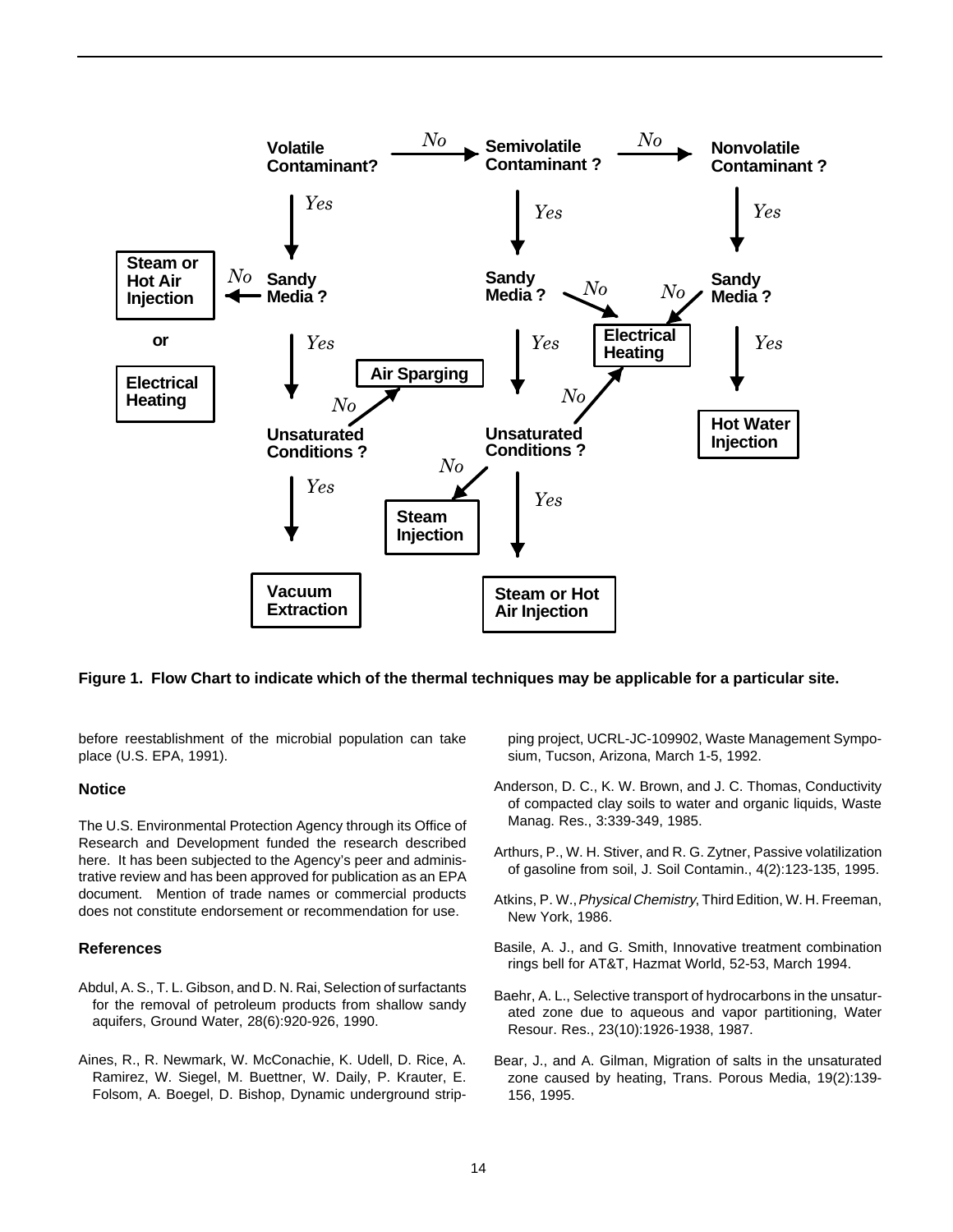- Brown, K. W., and J. C. Thomas, A mechanism by which organic liquids increase the hydraulic conductivity of compacted clay materials, Soil Sci. Soc. Am. J., 51:1451-1459, 1987.
- Cancela, G. D., E. R. Taboada, and F. Sanchez-Rasero, Carbendazim adsorption on montmorillonite, peat, and soils, J. Soil Sci., 43:99-111, 1992.
- Davidson, L. B., The effect of temperature on the permeability ratio of different fluid pairs in two-phase systems, J. Petrol. Tech., 1037-1046, August 1969.
- Davis, E. L., Effect of temperature and pore size on the hydraulic properties and flow of a hydrocarbon oil in the subsurface, J. Contamin. Hydrol., 16:55-86, 1994.
- Davis, E. L., Steam injection for soil and aquifer remediation, Ground Water Issue Paper, in preparation, 1997a.
- Davis, E. L., Electrical heating of the subsurface for soil and aquifer remediation, Ground Water Issue Paper, in preparation, 1997b.
- Davis, E. L., Hot water enhanced remediation of soils and aquifers, Ground Water Issue Paper, in preparation, 1997c.
- Davis, E. L., and B. K. Lien, Laboratory study on the use of hot water to recover light oily wastes from sands, EPA/600/R-93/ 021, R. S. Kerr Environmental Research Laboratory, Ada, Oklahoma, February 1993.
- Dev, H., Radio frequency enhanced in-situ decontamination of soils contaminated with halogenated hydrocarbons, EPA/ 600/9-86/022, Land Disposal, Remedial Action, Incineration and Treatment of Hazardous Wastes, Proceedings of Twelfth Annual Research Symposium at Cincinnati, Ohio, April 21-23, 1986.
- Dev, H., Management Plan: Demonstration testing and evaluation of in situ soil heating, DOE Contract Number DE-AC05- 930R22160, IITRI Project C06787, 1993.
- Dev, H., J. Bridges, G. Sresty, J. Enk, N. Mshaiel, and M. Love, Radio frequency enhanced decontamination of soils contaminated with halogenated hydrocarbons, U.S. EPA, Cincinnati, Ohio, EPA/600/2-89/008, February 1989.
- Dewing, H. H., and R. B. Schluter, Characterization and recovery of mercury from electrical manufacturing wastes by thermal desorption, U. S. Department of the Interior, Report of Investigations 9513, 1994.
- Edmondson, T. A., Effect of temperature on waterflooding, J. Can. Petrol. Technol., 236-242, October 1965.
- Esposito, P., J. Hessling, B. B. Locke, M. Taylor, M. Szabo, R. Thumau, C. Rogers, R. Traver, and E. Barth, Results of treatment evaluations of a contaminated synthetic soil, J. Air Pollut. Control Assoc., 39:294-304, 1989.
- Fares, A., B. Kindt, R. Lapuma, and G. P. Perram, Desorption kinetics of trichloroethylene from powdered soils, Environ. Sci. Technol., 29(6):1564-1568, 1995.
- Farrington, P., Groundwater Technologies Inc., Norwood, Mass., Personal Communication, July 22, 1996.
- Feenstra, S., D. M. Mackay, and J. A. Cherry, A method for assessing residual NAPL based on organic chemical concentrations in soil samples, Ground Water Monit. Rev., 128-136, Spring, 1991.
- Fernandez, F., and R. M. Quigley, Viscosity and dielectric constant controls on the hydraulic conductivity of clayey soils permeated with water-soluble organics, Can. Geotech. J., 25:582-589, 1988.
- Fulton, D. E., G. J. Reuter, and T. E. Buscheck, Hot water enhanced recovery of phase separated lubricating oil, Proceedings of the Petroleum Hydrocarbons and Organic Chemicals in Ground Water: Prevention, Detection, and Restoration Conference and Exposition, 143-156, November 20-22, 1991.
- Gauglitz, P. A., T. M. Bergsman, S. M. Caley, W. O. Heath, M. C. Miller, R. W. Moss, J. S. Roberts, R. Schalla, M. H. Schlender, T. R. Jarosch, C. A. Eddy-Dilek, and B. B. Looney, Six-phase soil heating for enhanced removal of contaminants: Volatile organic compounds in non-arid soil integrated demonstration, Savannah River Site, Prepared for the U.S. Office of Technology Development, U.S. Department of Energy, Contract DE-AC-06-76RLO 1830, October 1994.
- Gerencher, E. H., D. E. Konasewich, and K. A. Morin, Hydrogeological investigation of coal tar contamination at a former coal gasification facility, Subsurface contamination by immiscible fluids, Balkema Rotterdam, 1992.
- Hall, A. L., and R. W. Bowman, Operation and performance of the Slocum thermal recovery project, J. Petrol. Tech., 402-408, April 1973.
- Harmsen, G. J., Oil recovery by hot-water and steam injection, Eighth World Petroleum Congress, 3:243-251, 1971.
- Hatzinger, P. B., and M. Alexander, Effect of aging chemicals in soil on their biodegradability and extractability, Environ. Sci. Technol., 29(2):537-545, 1995.
- Herbeck, E. F., R. C. Heintz, and J. R. Hastings, Fundamentals of tertiary oil recovery Part 8 - Thermal recovery by hot fluid injection, Petrol. Eng., 24-34, August 1976.
- Heron, G., T. H. Christensen, and C. G. Enfield, Temperature effects on the distribution of organics in soils and groundwater and implications for thermally enhanced in-situ remediation, submitted for publication in Environ. Sci. Technol., December 1996.
- Ho, C. K., and K. S. Udell, An experimental investigation of air venting of volatile liquid hydrocarbon mixtures from homoge-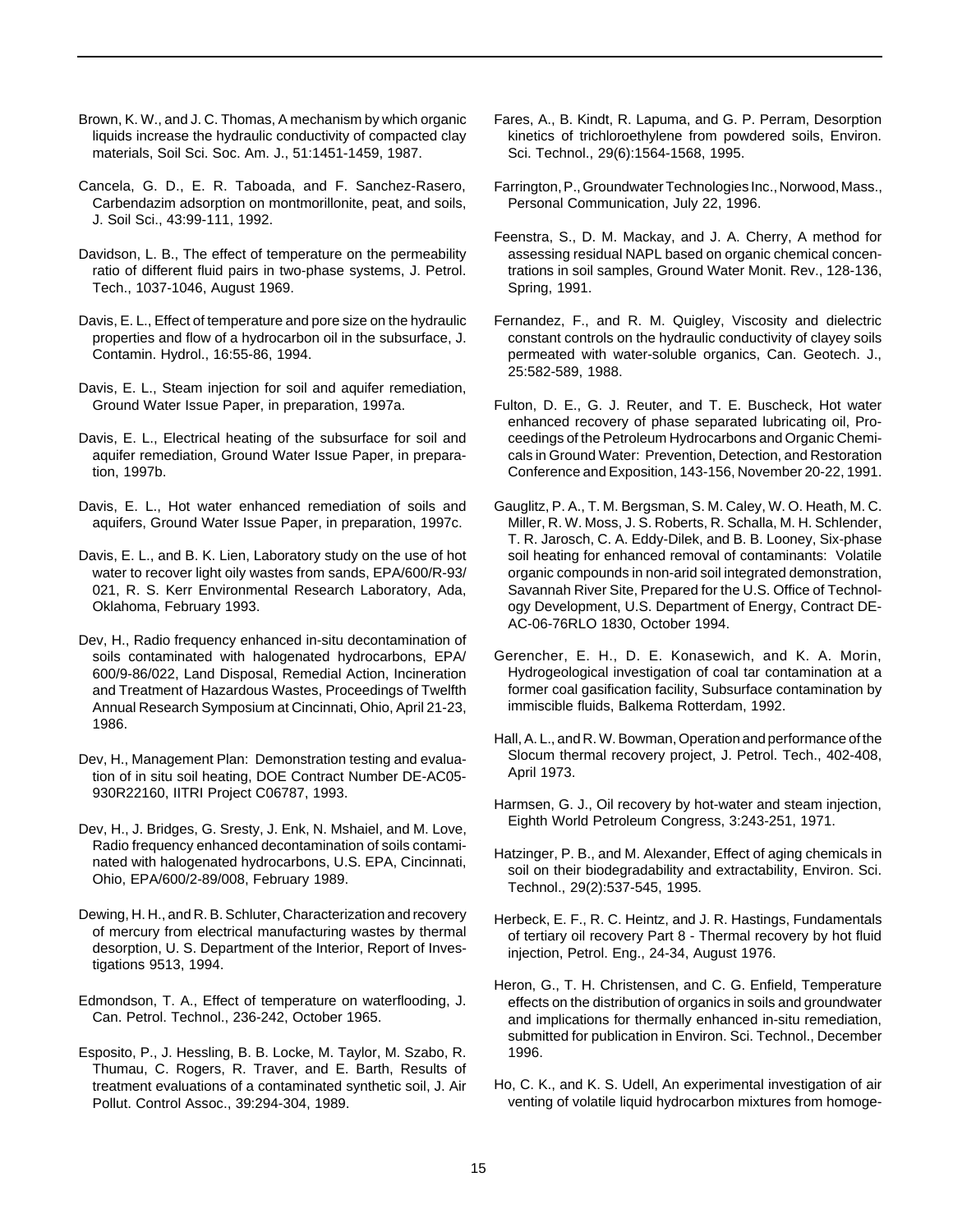neous and heterogeneous porous media, J. Contamin. Hydrol., 11:291-316, 1992.

- Horvath, A. L., Halogenated Hydrocarbons, Marcel Dekker, New York, 1982.
- Huling, S. G., Facilitated transport, Superfund Ground Water Issue Paper, EPA/540/4-89/003, August 1989.
- Hunt, J. R., N. Sitar, and K. S. Udell, Nonaqueous phase liquid transport and cleanup, 2. Experimental studies, Water Resour. Res., 24(8):1259-1267, 1988.
- Iben, I. E., W. A. Edelstein, R. B. Sheldon, A. P. Shapiro, E. E. Uzgiris, C. R. Scatena, S. R. Blaha, W. B. Silverstein, G. R. Brown, G. L. Stegemeier, and H. J. Vinegar, Thermal blanket for in-situ remediation of surficial contamination: A pilot study, Environ. Sci. Technol., 30(11):3144-3154, 1996.
- Isherwood, W. F., J. Ziagos, E. Nichols, P. Krauter, and D. Rice, Jr, Enhancing aquifer cleanup with reinjection, National Ground Water Association Meeting, Houston, Texas, November 4-6, 1992.
- Jarosch, T. R., R. J. Beleski, and D. Faust, Final Report: In Situ Radio Frequency Heating Demonstration, WSRC-TR-93-673, U. S. Department of Energy Contract No. DE-AC09- 89SR18035, 1994.
- Jin, Y., and W. A. Jury, Characterizing the dependence of gas diffusion coefficient on soil properties, Soil Sci. Soc. Am. J., 60:66-71, 1996.
- Johnson, Jr., L. A., Development of the CROWTM Process, Topical Report, DOE/MC/11076-3847, May 1994.
- Johnson, Jr., L. A., and F. D. Guffey, Contained Recovery of Oily Wastes (CROW), Work performed under Assistance Agreement CR-815333, U. S. EPA, Risk Reduction Engineering Laboratory, Cincinnati, Ohio, August 1990.
- Johnson, P. C., C. C. Stanley, M. W. Kemblowski, D. L. Byers, and J. D. Colthart, A practical approach to the design, operation, and monitoring of in situ soil-venting systems, Ground Water Monit. Rev., 159-178, Spring, 1990.
- Jury, W. A., D. Russo, G. Streile, and H. El Abd, Evaluation of volatilization by organic chemicals residing below the soil surface, Water Resour. Res., 26(1):13-20, 1990.
- Karickhoff, S. W., D. S. Brown, and T. A. Scott, Sorption of hydrophobic pollutants on natural sediments, Water Res., 13:241-248, 1979.
- Kemper, W. D., Movement of water as effected by free energy and pressure gradients: I. Application of classic equations for viscous and diffusive movements to the liquid phase in finely porous media, Soil Sci. Soc. Am. Proc., 25(4):255-260, 1961a.
- Kemper, W. D., Movement of water as affected by free energy and pressure gradients: II. Experimental analysis of porous systems in which free energy and pressure gradients act in opposite directions, Soil Sci. Soc. Am. Proc., 25(4):260-265, 1961b.
- Keyes, B. R., and G. D. Silcox, Fundamental study of the thermal desorption of toluene from montmorillonite clay particles, Environ. Sci. Technol., 28:840-849, 1994.
- Lide, D. R., ed., CRC Handbook of Chemistry and Physics, 74th Edition, CRC Press, Boca Raton, 1993.
- Lighty, J. S., D. W. Persing, V. A. Cundy, and D. G. Linz, Characterization of thermal desorption phenomena for the cleanup of contaminated soil, Nucl. Chem. Waste Manage., 8:225-237, 1988.
- Lighty, J. S., G. D. Silcox, D. W. Persing, V. A. Cundy, and D. G. Linz, Fundamentals for the thermal remediation of contaminated soils. Particle and bed desorption models, Environ. Sci. Technol., 24(5):750-757, 1990.
- Lingineni, S., and V. K. Dhir, An experimental and theoretical study of remediation of multicomponent organic contaminants in the unsaturated soil by venting, Fundamentals of Heat Transfer in Porous Media, HTD-VOl. 193, ASME, 99-107, 1992.
- Lyman, W. J., P. J. Reidy, and B. Levy, Assessing UST corrective action technology, A scientific evaluation of the mobility and degradability of organic contaminants in the subsurface environments, U.S. EPA Report, EPA/600/2-91/053, September 1991.
- Mackay, D. M., and J. A Cherry, Groundwater contamination: Pump-and-Treat remediation, Environ. Sci. Technol., 23(6):630-636, 1989.
- Mackay, D. M., and W. J. Shiu, Critical review of Henry's law constants for chemicals of environmental interest, J. Phys. Chem. Ref. Data, 10(4):1175-1199, 1981.
- Marley, M. C., R. S. Kasevich, and S. L. Price, Enhancing site remediation through radio frequency heating, AIChE Annual Meeting, St. Louis, Missouri, November 7-12, 1993.
- Miller, M. M., S. P. Wasik, G.-L. Huang, W.-Y. Shiu, and D. Mackay, Relationship between octanol-water partition coefficient and aqueous solubility, Environ. Sci. Technol., 19(6):522- 529, 1985.
- Millington, R. J., Gas diffusion in porous media, Science, 130:100- 102, 1959.
- Mungan, N., Role of wettability and interfacial tension in water flooding, Soc. Petrol. Eng. J., 115-123, June 1964.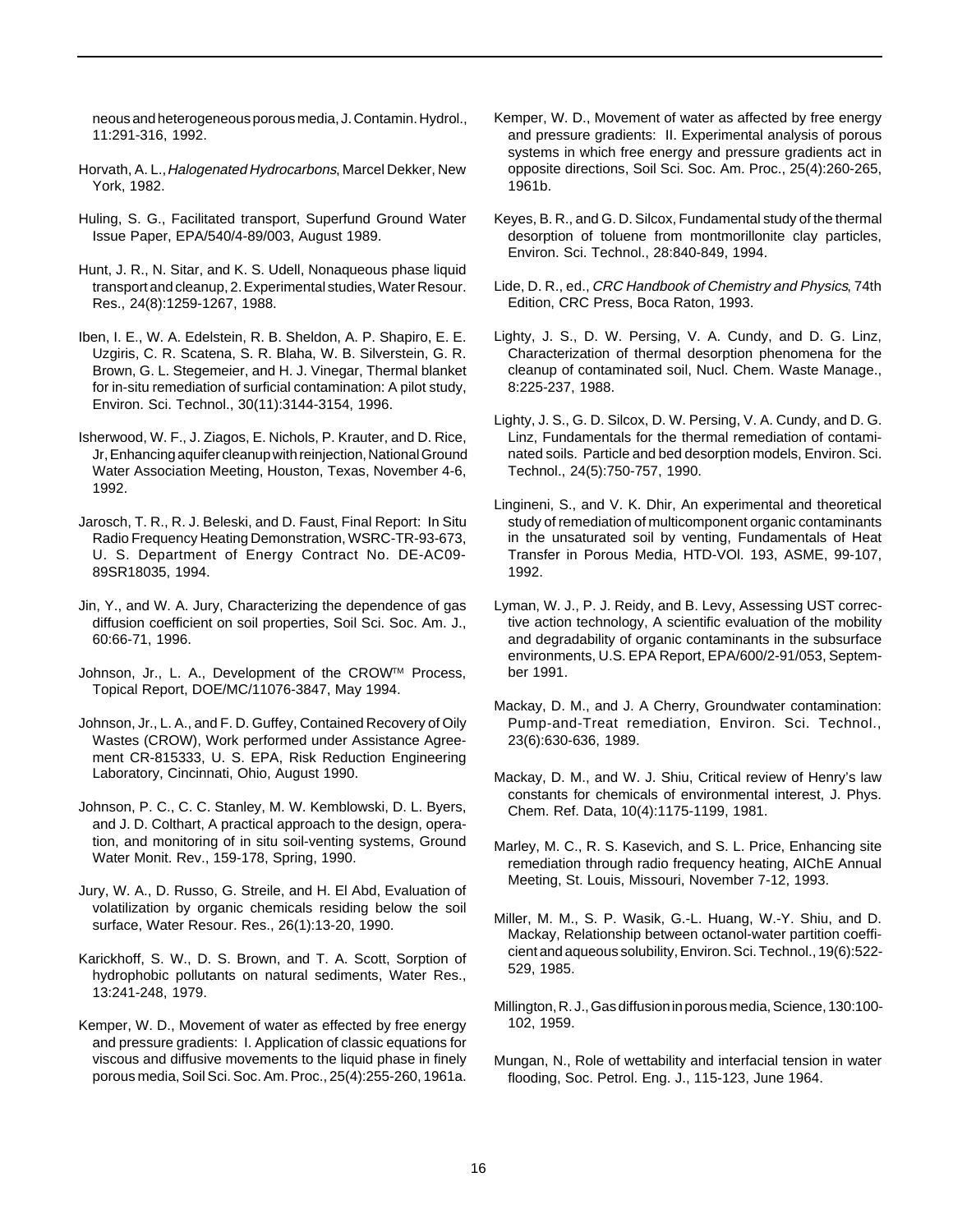- Mungan, N., Interfacial effects in immiscible liquid-liquid displacement in porous media, Soc. Petrol. Eng. J., 217-253, 1966.
- Newell, C., S. D. Acree, R. R. Ross and S. G. Huling, Light nonaqueous phase liquids, Ground Water Issue Paper, EPA/ 540/S-95/500, July 1995.
- Newmark, R. L., and R. D. Aines, Summary of the LLNL gasoline spill demonstration - Dynamic Underground Stripping Project, Lawrence Livermore National Laboratory, Berkeley Environmental Restoration Center, UCRL-ID-120416, April 3, 1995.
- Ong, S. K., T. B. Culver, L. W. Lion, and C. A. Shoemaker, Effects of soil moisture and physical-chemical properties of organic pollutants on vapor-phase transport in the vadose zone, J. Contamin. Hydrol., 11:273-290, 1992.
- Perry, R. H., and C. H. Chilton, Chemical Engineers' Handbook, 5th ed., McGraw-Hill, New York, 1973.
- Peters, R. W., C. D. Montemango, L. Shem, and B. G. Lewis, Surfactant Flooding of Diesel-Fuel-Contaminated Soil, ANL\ CP—73805, 1991.
- Piatt, J. J., D. A. Backhus, P. D. Capel, and S. J. Eisenreich, Temperature-dependent sorption of naphthalene, phenanthrene, and pyrene to low organic carbon aquifer sediments, Environ. Sci. Technol., 30(3):751-760, 1996.
- Porter, L. K., W. D. Kemper, R. D. Jackson, and B. A. Stewart, Chloride diffusion in soils as influenced by moisture content, Soil Sci. Soc. Am. Proc., 24:460-463, 1960.
- Poston, S. W., S. Ysrael, A. K. M. S. Hossain, E. F. Montgomery, and H. J. Ramey, Jr., The effect of temperature on irreducible water saturation and relative permeability of unconsolidated sands, Trans. Soc. Petrol. Eng., 249:171-180, 1970.
- Ramey Jr., H. J., A current review of oil recovery by steam injection, Seventh World Petroleum Congress Proceedings, 3:471-476, 1967.
- Roberts, P. V., J. Schreiner, and G. D. Hopkins, Field study of organic water quality changes during groundwater recharge in the Palo Alto Baylands, Water Res., 16:1025-1035, 1982.
- Ryan, J. A., R. M. Bell, J. M. Davidson, and G. A. O'Connor, Plant uptake of non-ionic organic chemicals from soils, Chemosphere, 17(12):2299-2323, 1988.
- Sanders, P. F., Calculation of soil cleanup criteria for volatile organic compounds as controlled by the soil-to-groundwater pathway: Comparison of four unsaturated soil zone leaching models, J. Soil Contamin., 4(1):1-24, 1995.
- Schwarzenbach, R. P., and J. Westall, Transport of nonpolar organic compounds from surface waters to groundwater. Laboratory sorption studies, Environ. Sci. Technol., 15:1360- 1367, 1981.
- Shah, F. H., H. A. Hadim, and G. P. Korfiatis, Laboratory studies of air stripping of VOC-contaminated soils, J. Soil Contamin., 4(1):93-109, 1995.
- Sresty, G. C., Treatability study work plan, Demonstration testing and evaluation of in situ soil heating, U. S. DOE Contract DE-AC05-930R22160, December 30, 1994.
- Stephenson, R. M., Mutual solubilities: Water-ketones, waterethers, and water-gasoline-alcohols, J. Chem. Eng. Data, 37:80-95, 1992.
- Stewart, L. D., and K. S. Udell, Mechanism of residual oil displacement by steam injection, SPE Reservoir Engineering, 1233-1242, November 1988.
- Swanstrom, C. P., and M. Besmer, Bench- and pilot-scale thermal desorption treatability studies on pesticide-contaminated soils from Rocky Mountain Arsenal, Presented at Seventh Annual Gulf Coast Environmental Conference, Houston, Texas, March 9, 1995.
- Thoma, G. J., G. Hildebrandt, K. T. Valsaraj, L. J. Thibodeaux, and C. Springer, Transport of chemical vapors through soil: A landfill cover simulation experiment, J. Hazard. Mat., 30:333- 342, 1992.
- Tognotti, L., M. Flytzani-Stephanopoulos, A. F. Sarofim, H. Kopsinis, and M. Stoukides, Study of adsorption-desorption of contaminants on single soil particles using the electrodynamic thermogravimetric analyzer, Environ. Sci. Technol., 25(1):104- 109, 1991.
- Treybal, R. E., Mass-Transfer Operations, 3rd. ed., McGraw-Hill, New York, 1980.
- Tyn, M. T., and W. F. Calus, Temperature and concentration dependence of mutual diffusion coefficients of some binary liquid systems, J. Chem. Eng. Data, 20(3):310-316, 1975.
- Udell, K. S., and L. D. Stewart, Jr., Field study of in situ steam injection and vacuum extraction for recovery of volatile organic solvents, Dept. of Mechanical Engineering, University of California, June 1989.
- U.S. Environmental Protection Agency, Toxic Treatments, In situ steam/hot-air stripping technology, Applications Analysis Report, EPA/540/A5-90/008, Risk Reduction Engineering Laboratory, Cincinnati, Ohio, March 1991.
- U.S. Environmental Protection Agency, SITE Technology Capsule, KAI radio frequency heating technology, EPA 540/R-94/ 528a, Cincinnati, Ohio, 1995a.
- U.S. Environmental Protection Agency, IITRI radio frequency heating technology, Innovative Technology Evaluation Report, EPA/540/R-94/527, June 1995b.
- U.S. Environmental Protection Agency, Low temperature thermal aeration (LTTA) process Canonie Environmental Services, Inc., Applications Analysis Report, EPA/540/AR-93/ 504, July 1995c.